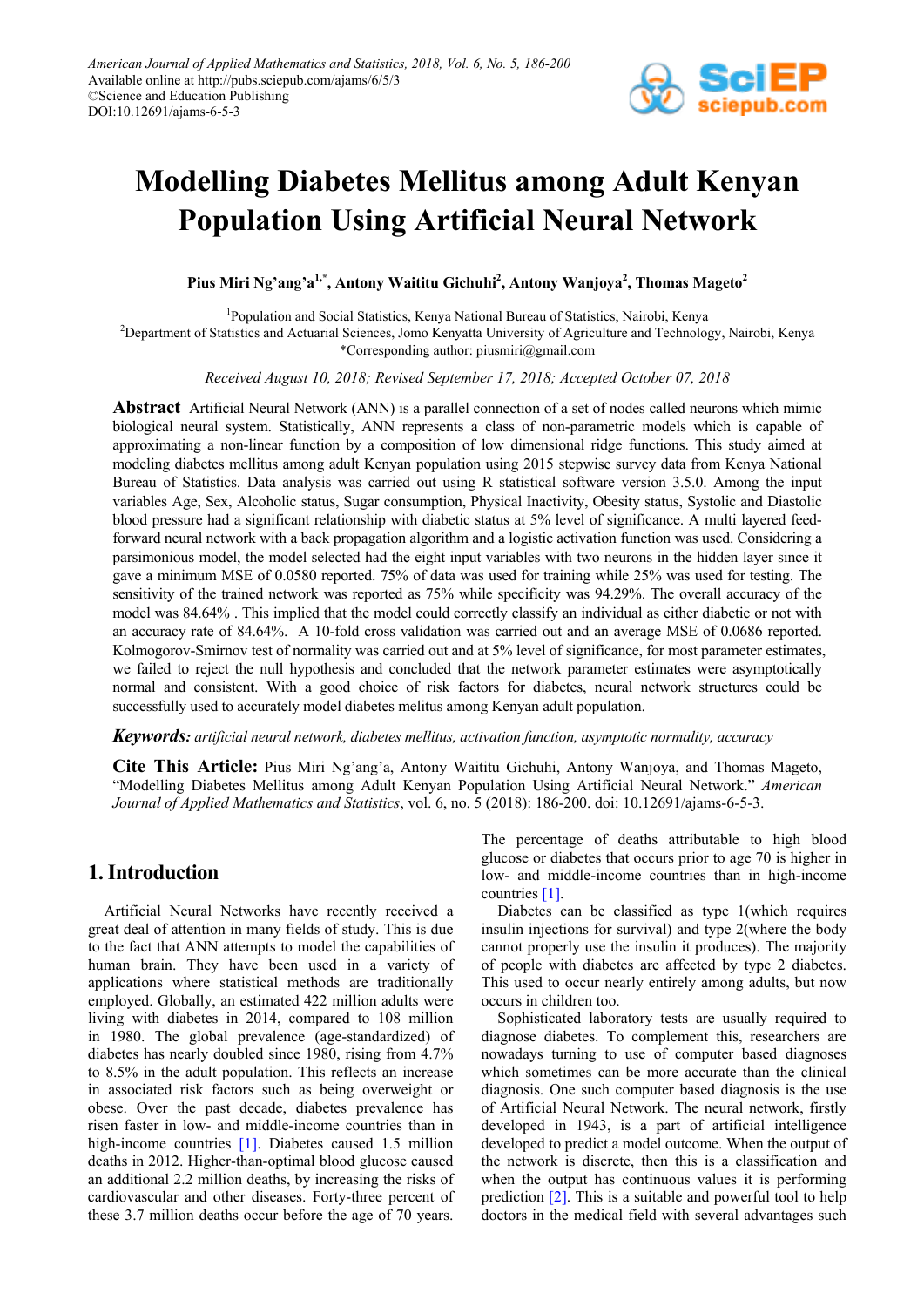as the ability to deal with a great amount of data and reduced time of diagnoses. The ability of neural networks to produce good prediction results in classification and regression problems has motivated its use on data related to health outcomes such as death or illness diagnosis [\[3\],](#page-14-2) [\[4\].](#page-14-3) In such studies, the dependent variable of interest is a class label, and the set of possible explanatory variables which are the inputs to the neural networks may be binary or continuous. In this study, ANN was used to classify the individual either as diabetic or non-diabetic based on input variables. The input variables were the physical risk factors for diabetes (Age, Sex, Smoking behavior, Alcoholic status, Salt consumption, Sugar consumption, Physical Inactivity) and secondary risk factors (Obesity status, Systolic and Diastolic blood pressure).

Diagnostics of diseases is broad and challenging area. Its task is to detect a disease that patient with the symptoms have. This process is very complicated, because not all disease's symptoms are specific to only one disease and often the symptoms overlaps. Errors caused by human factor are not rare in this process. To eliminate human error, in modern medicine, different technologies are used nowadays. Some of them are clinical decision support systems. Using information about a patient's condition in the mathematical model, the probable diagnosis can be determined. These mathematical models include Artificial Neural Networks. Artificial Neural Networks (ANNs) play a vital role in the medical field in solving various health problems like validating clinical diagnosis of various diseases.

The main objective of this study was to apply artificial neural network in diagnosing diabetes mellitus among Kenyan adult population. Specifically, the study aimed at: (1) determinining the relationship between diabetes mellitus status and various risk factors, (2) exploring the asymptotic properties of Artificial Neural Network parameter estimates and (3) ascertaining the best Artificial Neural Network models for diagnosing diabetes.

# **2. Literature Review**

Generally, in Kenya not much of the study has been carried out to diagnose diabetes mellitus using ANN for adult Kenyan population. However, a lot of research has been done using ANN in medical diagnosis worldwide

### **2.1. Classical Models Versus ANN models for Prediction and Diagnosis**

Some of the classical Statistical tools applied for prediction and diagnosis in many disciplines are Discriminant analysis [\[5,6\];](#page-14-4) Logistic regression [\[7\];](#page-14-5) Bayesian approach [\[8\]](#page-14-6) and Multiple Regression [\[9,10,11,12\].](#page-14-7) All these models have been proven to be very effective for solving relatively less complex statistical problems [\[13\].](#page-14-8) On the other hand, real world problems are very complex in nature and as such classical models rely heavily on priori assumptions.

To overcome this problem, Artificial Neural networks are increasingly becoming important due to the following reasons. First, as opposed to the classical model-based methods, ANNs are data-driven self-adaptive methods in that there are few a priori assumptions about the models for problems under study. They learn from examples and capture very complex functional relationships among the data even if the underlying relationships are unknown or hard to describe [\[14\].](#page-14-9) Second, ANNs can generalize. After learning the data presented to them (a sample), ANNs can often correctly infer the unseen part of a population even if the sample data contain noisy information. Third, ANNs are universal functional approximators. It has been shown that a network can approximate any continuous function to any desired accuracy [\[15,16,17,18,19\].](#page-14-10) ANNs have more general and flexible functional forms than the traditional statistical methods can effectively deal with. Due to these properties, ANN is increasingly becoming popular as compared to traditional statistical models.

## **2.2. Artificial Neural Network in Medical Diagnosis**

Artificial neural networks provide a powerful tool to help doctors to analyze, model and make sense of complex clinical data across a broad range of medical applications. Most applications of artificial neural networks to medicine are classification problems; that is, the task is on the basis of the measured features to assign the patient to one of a small set of classes [\[20\].](#page-14-11)

There are several reviews concerning the application of ANNs in medical diagnosis. The concept was first outlined in 1988 in the pioneering work of [\[21\]](#page-14-12) and since then many papers have been published. In his work, [\[22\]](#page-14-13) used artificial neural networks to find potent combination of key variables which accurately identified specific analytes and their level of toxicity. He found that ANN can find potent biomarkers embedded in any type of expression data, mainly proteins which systematically identify the treatment classes of interest with a near 100% accuracy. Whether these proteins are useful in actual diagnosis is tested by presenting the computer model with unknown classes.

Reference [\[23\]](#page-14-14) developed one of the most successful application of ANN in clinical diagnosis of myocardial infarction. He trained ANN on a group of 356 patients with and without acute myocardial infarction in a cardiac intensive care setting. Using a multi-layer feed forward network trained using a back propagation algorithm, the ANN had unprecedented sensitivity of 92% and a specificity of 96%

### **2.3. Artificial Neural Network in Diabetic Mellitus Diagnosis**

Application of Artificial Neural Network in diagnosing diabetes mellitus has been extensively used by various authors specifically using the Pima Indian data set taken from the UCI machine learning repository. This database has a well validated data resource for exploring the prediction and classification of diabetes mellitus. The data set has eight attributes i.e Number of times pregnant, Plasma glucose concentration (a 2 h in an oral glucose tolerance test), Diastolic blood pressure (mm Hg), Triceps skin fold thickness (mm), 2-h serum insulin (lU/ml), Body mass index (weight in  $kg/(height in metres)^2)$ , Diabetes pedigree function and Age (years).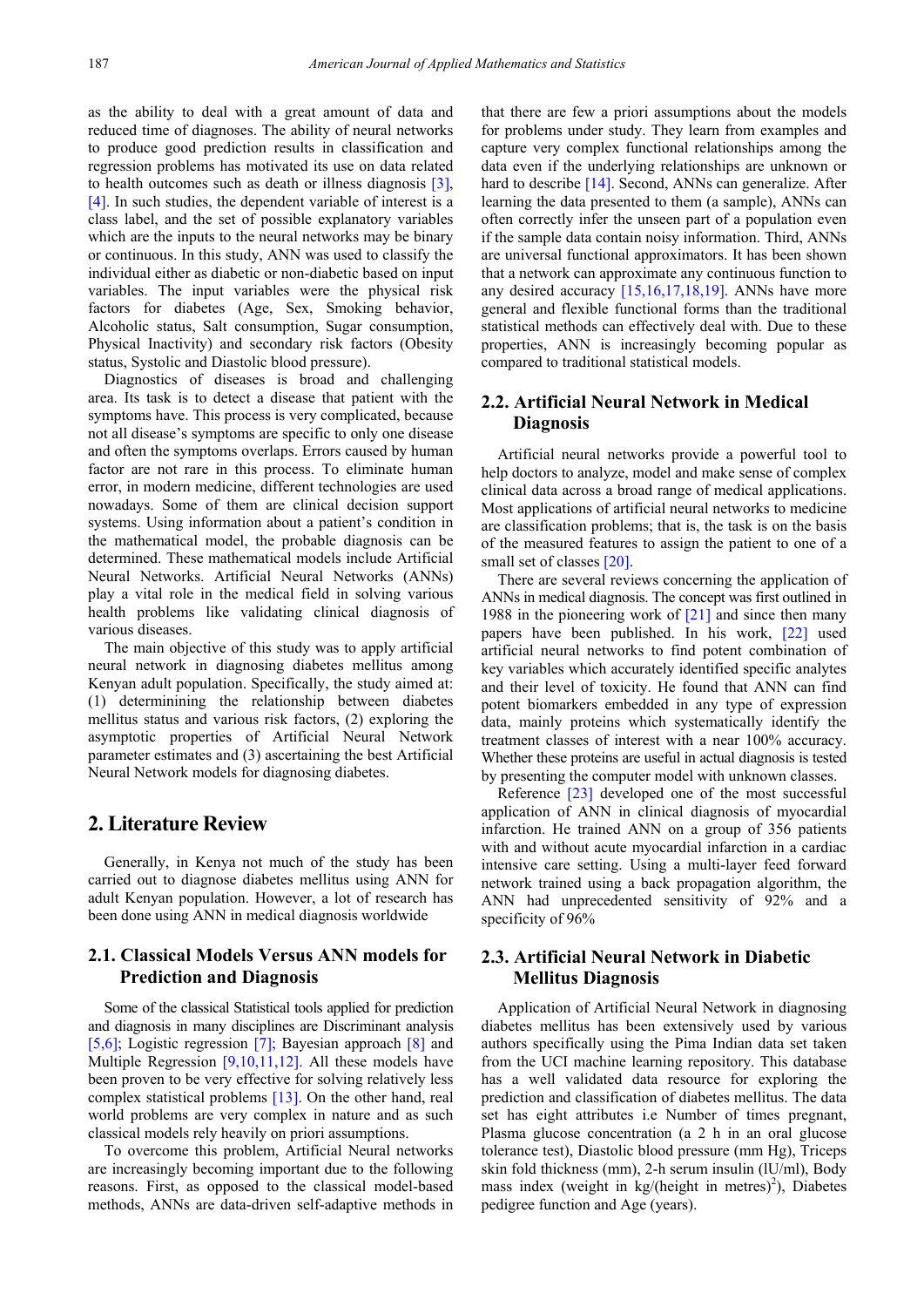Various researchers have used different algorithms and techniques to compare the various classification accuracies obtained. [\[24\]](#page-14-15) applied neural network classification to Pima Indian diabetes dataset. Using various combinations of pre-processing and missing value techniques, the experimental system achieved an excellent classification accuracy of 99% which is among the best.

Reference [\[25\]](#page-14-16) applied artificial neural network using Levenberg-Marquardt (LM) algorithm and a probabilistic neural network(PNN) structure to pima Indian data set to diagnose diabetes. They obtained an accuracy of 82.37% and 78.13% using Multi-Layer Neural Network (LM algorithm) and PNN respectively.

Reference [\[26\]](#page-14-17) used the same Pima data set for diagnosing diabetes onset. They used multilayer feedforward neural network with back propagation training algorithm to classify patients as diabetic and not diabetic. Using a sigmoid transfer function for the hidden and the output layer and a momentum rate of 0.66 and a learning rate of 0.33, they obtained a classification accuracy of 82%. Comparing this classification accuracy to other algorithms, multilayer feed-forward trained with back-propagation algorithms was higher than other algorithms like nearest neighbor with backward sequential selection of feature.

Reference [\[27\]](#page-14-18) in their work developed Artificial Neural Network models using both classification and predictive neural networks for the rapid diagnosis of diabetes mellitus. They used a dataset with 465 records which were divided into 440 training data sets and 25 testing data sets. The classification network which was trained using Genetic learning had 19 input variables and the target output variables was the "Diagnosis". The classification results for the training data set showed that 88.41% of the data was correctly classified while 76% of the test set was correctly classified. Generally, both neural network models were able to learn the problem with the predictive network giving a better performance of 84% correctly classified records as opposed to 76% achieved by the classifier network on the same data set.

Reference [\[28\]](#page-14-19) proposed a method to predict diabetes mellitus using back propagation algorithm of Artificial Neural Network. They treated the problem of diagnosing diabetes as a binary classification i.e those predicted to be diabetic falling under category 1 and non-diabetic under category 0. They used the supervised multilayer feedforward network architecture with back propagation algorithm. The input parameters used were: Random Blood Sugar test result, Fasting Blood Sugar test result, Post Plasma Blood Sugar test, age, sex and occupation. They measured the performance of the network in terms of absolute error calculated between network response and desired target. The network achieved a classification accuracy of 92.5%. i.e the model was able to predict whether a person was diabetic or not at 92.5% accuracy.

As in [\[29\],](#page-14-20) used neural network based rule discovery system to determine the presence of hypoglycemic episodes based on the type 1 diabetic patients' physiological parameters, rate of change of heart rate, corrected QT interval of electrocardiogram signal and rate of change of corrected QT interval. He used a sample size of 420 patients with 320 data sets used to develop the neural network based rule discovery system and 100 data sets

used to validate its performance. The sensitivity and specificity were found as 79.30% and 60.53% respectively which are considered to be reasonable and better than the ones found by the commonly used methods, statistical regression, genetic programming and fuzzy regression.

# **3. Methodology**

The study utilized secondary data from 2015 Kenya Stepwise survey for Non Communicable Diseases risk factors. Artificial Neural network was used to classify diabetic and non diabetic patients using several input variables (diabetes risk factors). More specifically, a multi layered feed-forward neural network with logistic activation function was used. a 10-fold Cross validation was carried out to validate the model.

#### **3.1. Study Area**

The study was carried out in all the forty seven counties of Kenya as shown in Figure 2. A nationally representative sample was selected from the fifth National Sample Survey and Evaluation Programme (NASSEP V) Frame.

#### **3.2. Study Subjects**

The recommendation for STEPs was to draw sample population from the targeted population by use of age-sex groups. The age groups used intervals of 12 years of individuals aged 18 years to 69 years. The population covered by the 2015 Kenya STEPS survey was defined as the universe of non-institutionalized population of men and women aged 18 - 69 years. A sample of households was selected and one person identified within the age groups of interest in the households was eligible for interview and measurements [\[30\].](#page-14-21)

#### **3.3. Sample Size Determination**

Following the recommendations detailed in STEP-wise approach to surveillance (STEPS) manual, the survey drew sample population from the targeted population by use of age-sex groups. The age groups used intervals of 12 years of population age 18 years to 69 years, resulting into eight groups.

The sample size was calculated using the formula;

$$
n=\frac{Z^2P(1-P)}{e^2},
$$

where

 $n =$ Sample size,

*Z* = Level of confidence,

*P* = Baseline label of selected indicator,

*e* = Margin of error.

Using the values,  $P = 0.5$ ,  $Z = 1.96$  (95 percent confidence Interval),  $P = 50$  percent (as recommended by WHO for countries who have not conducted a STEPS survey before) and *e* =0.05, the initial estimated sample size was 384. Further adjustments that included multiplication of the sample by 1.5 (design effect to cater for complex survey),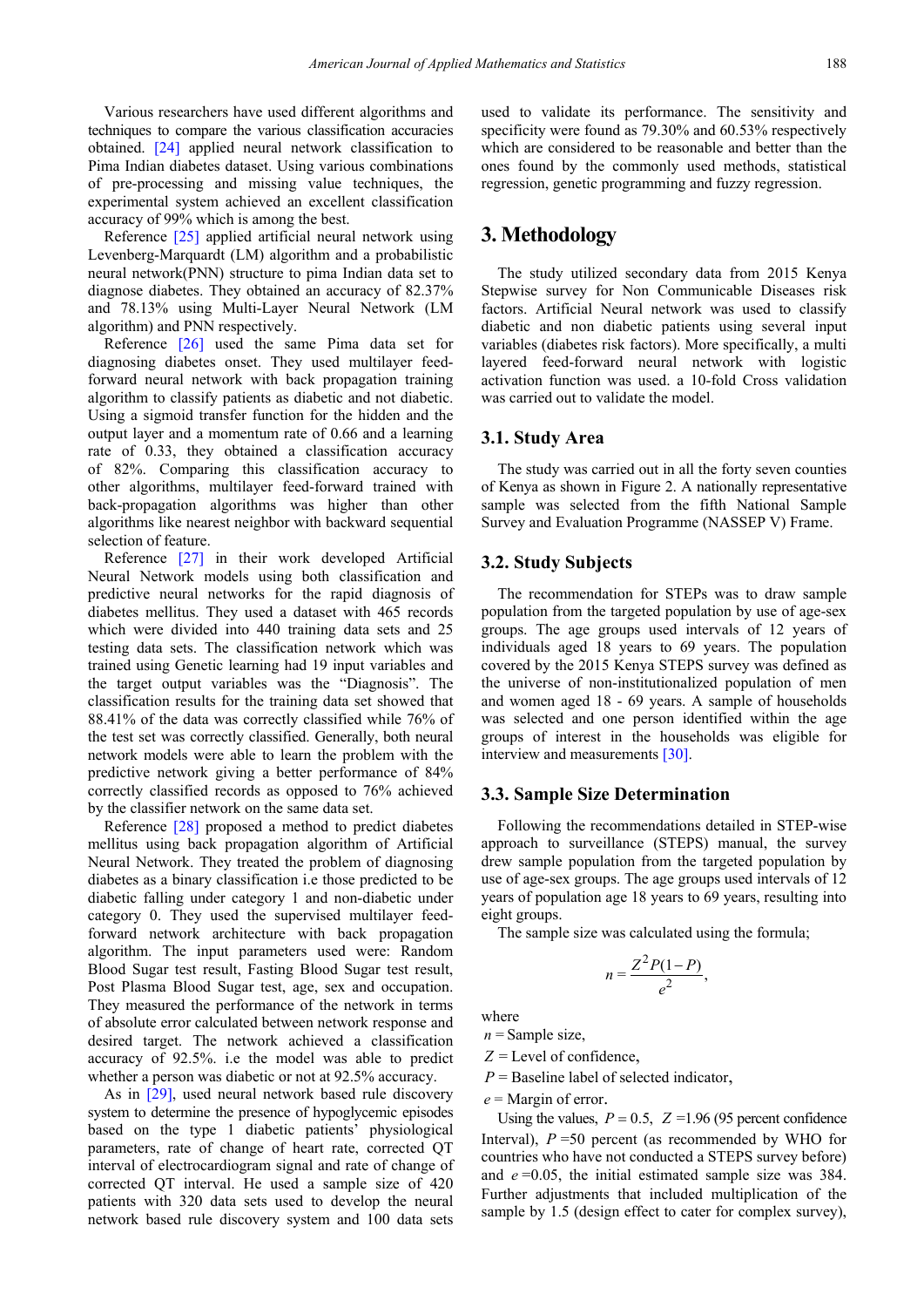8 (the number of 12 year age-sex groups and 1.25 (to cater for 20 percent non-response) yielded a sample of 5,760. The sample was further adjusted to ease allocation into various strata.

The sample was allocated into all the 92 strata in the NASSEP V frame, ensuring that a minimum of two clusters were selected per strata. This was achieved using power allocation method.

The sample size for 2015 Kenya STEPS survey was 6,000 individuals selected from a total of 200 clusters (100 in urban and 100 in rural) with a uniform sample of 30 individuals per cluster [\[30\].](#page-14-21)

#### **3.3.1. Sample Inclusion and Exclusion Criteria**

The inclusion criteria was:

i). Individuals aged between 18 and 69 years.

ii). Willing and able to provide informed consent for participation.

The exclusion criteria was:

i). Individuals not aged between 18 and 69 years.

ii). Unable or unwilling to provide informed consent or assent.

#### **3.3.2. Sampling Strategy**

#### **a) Sample Frame**

Administratively, Kenya is divided into 47 Counties. In turn, each county is subdivided into Sub- Counties. Prior to the enactment of the current constitution in 2010, the sub-counties had not been created but similar units were the districts. Each district was divided into divisions, each division into locations and each location into sub-locations. In addition to these administrative units, prior to the 2009 population census, each sub-location was subdivided into census enumeration areas (EAs) i.e. small geographic units with clearly defined boundaries. A total of 96,251 EAs were developed. The list of EAs is grouped by administrative units and includes information on the number of households and population. This information was used in 2010 to design a master sample known as the fifth National Sample Survey and Evaluation Programme (NASSEP V) with a total of 5,360 selected EAs [\[30\].](#page-14-21)

The NASSEP V master frame follows a two-stage stratified cluster sample format. The first stage involved selection of Primary Sampling Units (PSUs) which were the EAs using probability proportional to size (PPS) method, with the measure of size being the households from 2009 census. The second stage involves the selection of households for various surveys. The frame was designed in a multi-tied structure with four sub-samples (C1, C2, C3 and C4), each consisting of 1,340 EAs that can serve as independent frames. The NASSEP V frame used the counties as the first level stratification and further sub divided into rural and urban sub domains. The sampling was done independently within rural - urban sub domains. Each sampled EA was developed into a cluster and undergone listing and mapping process and clusters are within measure of size of average of 100 households (between 50 households and 149 households) [\[30\].](#page-14-21)

#### **b) Sample Selection**

The 2015 Kenya STEPS survey sample was selected in three stages. Stage one involved selection of PSUs (i.e. clusters), households and individuals.

#### **c) Selection of PSUs**

The selection of clusters was done using the Equal Probability Selection Method (EPSEM). The clusters were selected systematically from NASSEP V frame with equal probability independently within the urban-rural domains. The process involved ordering the clusters by county, then by urban/rural, and finally by unique geocode. The resulting sample retained properties of PPS as used in creation of the frame.

#### **d) Household selection**

Using the total number of households from each sampled cluster available from the NASSEP V, a uniform sample of 30 households per cluster was selected using systematic sampling method. This procedure of selecting the sample households with a random start was done by the following criteria:

Let *L* be the total number of households listed in the cluster;

Let  $R$  be a random number between  $(0, 1)$ ;

Let  $n$  be the number of households selected in the cluster;

Let  $I = L/n$  be the sampling interval.

1. The first selected sample household is *k* ( *k* is the serial number of the household in the listing) if and only if:

$$
\frac{k-1}{L} < R \leq k / L
$$

2. The subsequent selected households are those having serial numbers:  $k + (j-1)*I$  (rounded to integers) for  $j = 2,3,...,n$ . Random numbers were different and independent from cluster to cluster [\[30\].](#page-14-21)

#### **e) Individual selection**

All the selected clusters and corresponding households were loaded into Personal Digital Assistants (PDAs). During interviews, all the eligible household members were listed down and PDA used to randomly select one for interviews using the inbuilt Kish Grid method [\[30\].](#page-14-21)

#### **3.4. Statistical Model**

Artificial Neural Network (ANN) was used to classify individuals as either diabetic or not based on physical and behavioural characteristics as input variables. Since secondary data was used in this study, it will be first cleaned by checking missing data and outliers. Outliers will be excluded in the final analysis for the model. Chi square test will be carried out to determine the relationship between diabetes mellitus status and various risk factors.

At the inferential stage, a multi layered feed-forward neural network with logistic activation function model will be used to fit the data. Schwarz information Criterion (SIC), will be used for model selection. Classification Accuracy rate and Mean squared error (MSE) will be reported. To validate our diagnosis model, a 10 fold cross validation will also be carried out.

#### **3.4.1. Chi-Square Test of Independence**

In order to determine the relationship between diabetes mellitus status and various risk factors, Chi-square test of independence/no relationship was carried out. Two variables are said to be statistically independent if the population conditional distributions of *Y* are identical at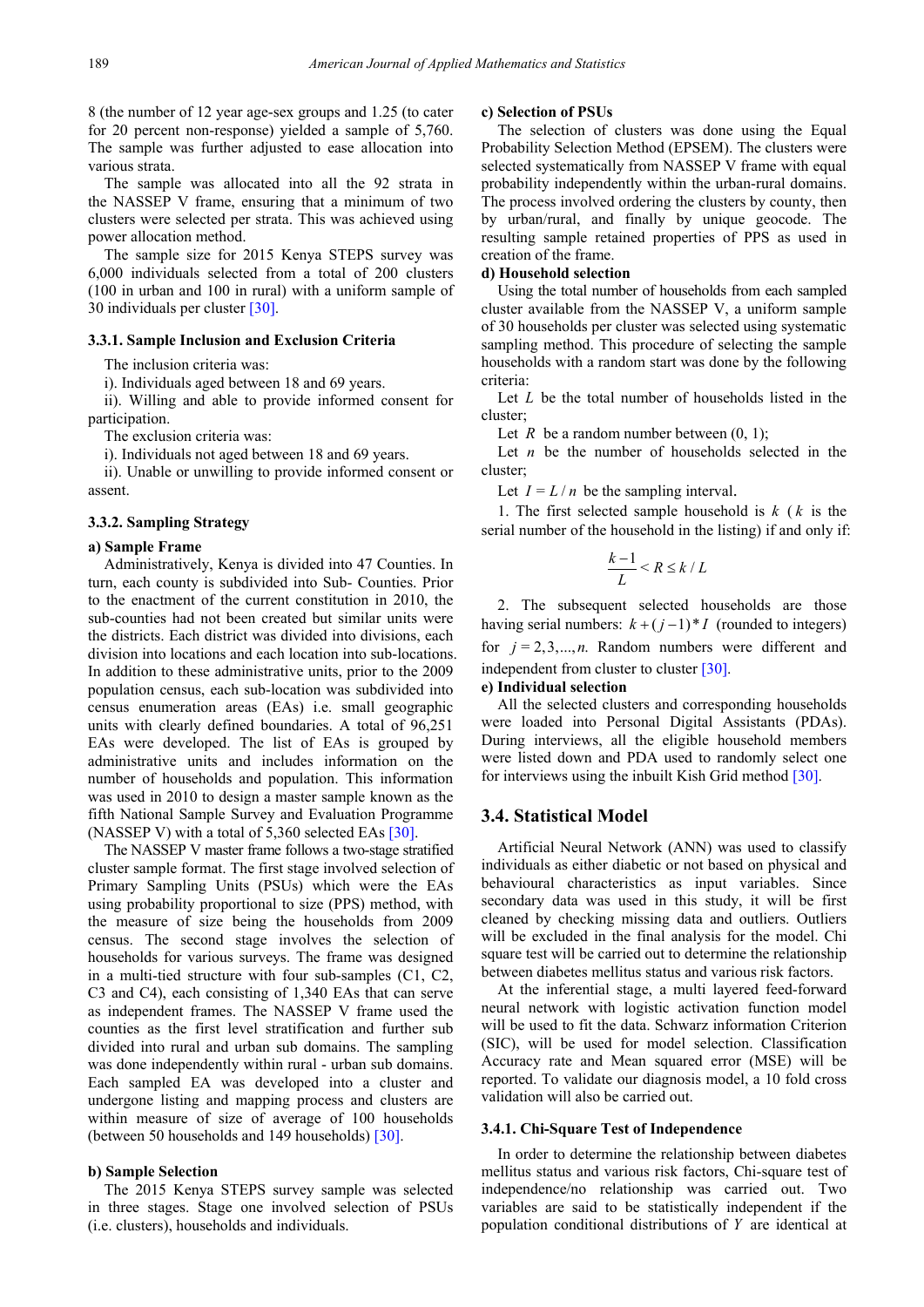each level of . When two variables are independent, the probability of any particular column outcome *j* is the same in each row. Statistical independence is, equivalently, the property that all joint probabilities equal the product of their marginal probabilities,  $\pi_{ij} = \pi_{i+} \pi_{+j}$  for  $i = 1,..., I$ and  $j = 1, ..., J$ ; that is, the probability that *X* falls in row *i* and *Y* falls in column *j* is the product of the probability that *X* fall in row *i* with the probability that *Y* falls in column *j* [\[31\].](#page-14-22)

Consider the null hypothesis  $(H_0)$  that cell probabilities equal certain fixed values  $\{\pi_{ij}\}\$ . For a sample of size *n* with cell counts  $n_{ii}$ , the values { $\mu_{ii} = n\pi_{ii}$ } are expected frequencies. They represent the values of the expectations  ${E(n_{ij})}$  when  $H_0$  is true. To judge whether the data contradict  $H_0$ , we compare  $\{n_{ij}\}\$  to  $\{\mu_{ij}\}\$ . If  $H_0$  is true,  $n_{ij}$  should be close to  $\mu_{ij}$  in each cell. The larger the difference  $\{ n_{ij} - \mu_{ij} \}$ , the stronger the evidence against  $H_0$ . The Pearson test statistic is used to make such comparisons and it has large-sample chi-squared distributions [\[31\].](#page-14-22)

The Pearson chi-squared statistic for testing  $H_0$  is:

$$
\chi^2 = \sum \frac{\left(n_{ij} - \mu_{ij}\right)^2}{\mu_{ij}}.
$$

This statistic takes its minimum value of zero when all  $n_{ii} - \mu_{ii}$ . For a fixed sample size, greater differences {  $n_{ii} - \mu_{ii}$  } produce larger  $\chi^2$  values and stronger evidence against  $H_0$ . Since larger  $\chi^2$  values are more contradictory to  $H_0$ , the P-value is the null probability that  $\chi^2$  is at least as large as the observed value. The  $\chi^2$  statistic has approximately a chi-squared distribution, for large *n*. The P-value is the chi-squared right-tail probability above the observed  $\chi^2$  value. The chi-squared approximation improves as  $\mu_{ij}$  increase, and { $\mu_{ij} \ge 5$ } is usually sufficient for a decent approximation as discussed in [\[31\].](#page-14-22)

The chi-squared distribution is concentrated over nonnegative values. It has mean equal to its degrees of freedom  $df$ , and its standard deviation equals  $\sqrt{2df}$ . As *df* increases, the distribution concentrates around larger values and is more spread out.

#### **3.4.2. Relative Risk**

This is a ratio of two proportions. For  $2 \times 2$  tables, the relative risk is the ratio,

$$
Relative Risk = \frac{\pi_1}{\pi_2}.
$$

A relative risk of 1 occurs when  $\pi_1 = \pi_2$  i.e when the response is independet of the group. [\[31\]](#page-14-22)

#### **3.4.3. Introduction to Neural Network**

An artificial neural network (ANN) is a parallel connection of a set of nodes called neurons which mimic biological neural system. Statistically, ANN represents a class of non parametric models which is capable of approximating a non linear function by a composition of low dimensional ridge functions [\[33\].](#page-14-23) It represents a function of explanatory variables which is composed of simple building blocks and which may be used to provide an approximation of conditional expectations or, in particular, probabilities in regression [\[34\].](#page-14-24) ANN is widely used in classification, regression and statistical pattern recognition problems.

#### **3.4.4. Definition of the ANN**

Consider a feed-forward net with  $d+1$  input nodes, one layer of *m* hidden nodes, one output node and an activation function  $\psi(x)$ . The input and hidden layer nodes are connected by weights  $W_{hi}$  for  $h \in \{1,...,m\}$  and  $j \in \{0, ..., d\}$ . The hidden and output layers are connected by weights  $\alpha_h$  for  $h \in 0, ..., m$  where  $\alpha_0$  is the weight from the bias node to the output node [\[34\].](#page-14-24) Considering an input vector  $\mathbf{X} = (x_1, ..., x_d) \in R^d$ , then the input  $v_h(\mathbf{X})$ to the  $h^{th}$  hidden node is the value

$$
\upsilon_h(\mathbf{X}; \mathbf{q}) = W_{h0} + \sum_{j=1}^d W_{hj} x_j.
$$
 (1)

The output  $\phi_h(\mathbf{X};q)$  of the  $h^{th}$  hidden node is the value

$$
\phi_h(\mathbf{X};q) = \psi(\upsilon_h(\mathbf{X};q)).\tag{2}
$$

The net input to the output node is the value

$$
O_m(\mathbf{X};q) = \alpha_0 + \sum_{h=1}^{m} \alpha_h \phi_h(\mathbf{X};q).
$$
 (3)

Finally, the output  $g(X; q)$  of the network is the value

$$
g(\mathbf{X};q) = \psi(O_m(\mathbf{X};q))
$$
 (4)

We note that q stands for all the parameters  $\alpha_0, ..., \alpha_m$ and  $W_{hi}$ ,  $h = 1,..., m$ ,  $j = 0,..., d$  of the network [\[34\].](#page-14-24) We also write  $a = (\alpha_0, ..., \alpha_m)^t$  and

 $W = (W_{hi}, h = 1, \dots, m, j = 0, \dots, d)$ 

denoting them as vectors. In prediction and classification problems, the activation function  $\psi(x)$  is usually chosen to be symmetric sigmoidal function i.e fixed bounded continuous non decreasing function.

$$
\psi(x) = \begin{cases} 1, & x \to \infty \\ 0, & x \to -\infty \\ \psi(x) + \psi(-x) = 1 \end{cases}
$$
(5)

The most appropriate choice of the activation function above is the logistic function given as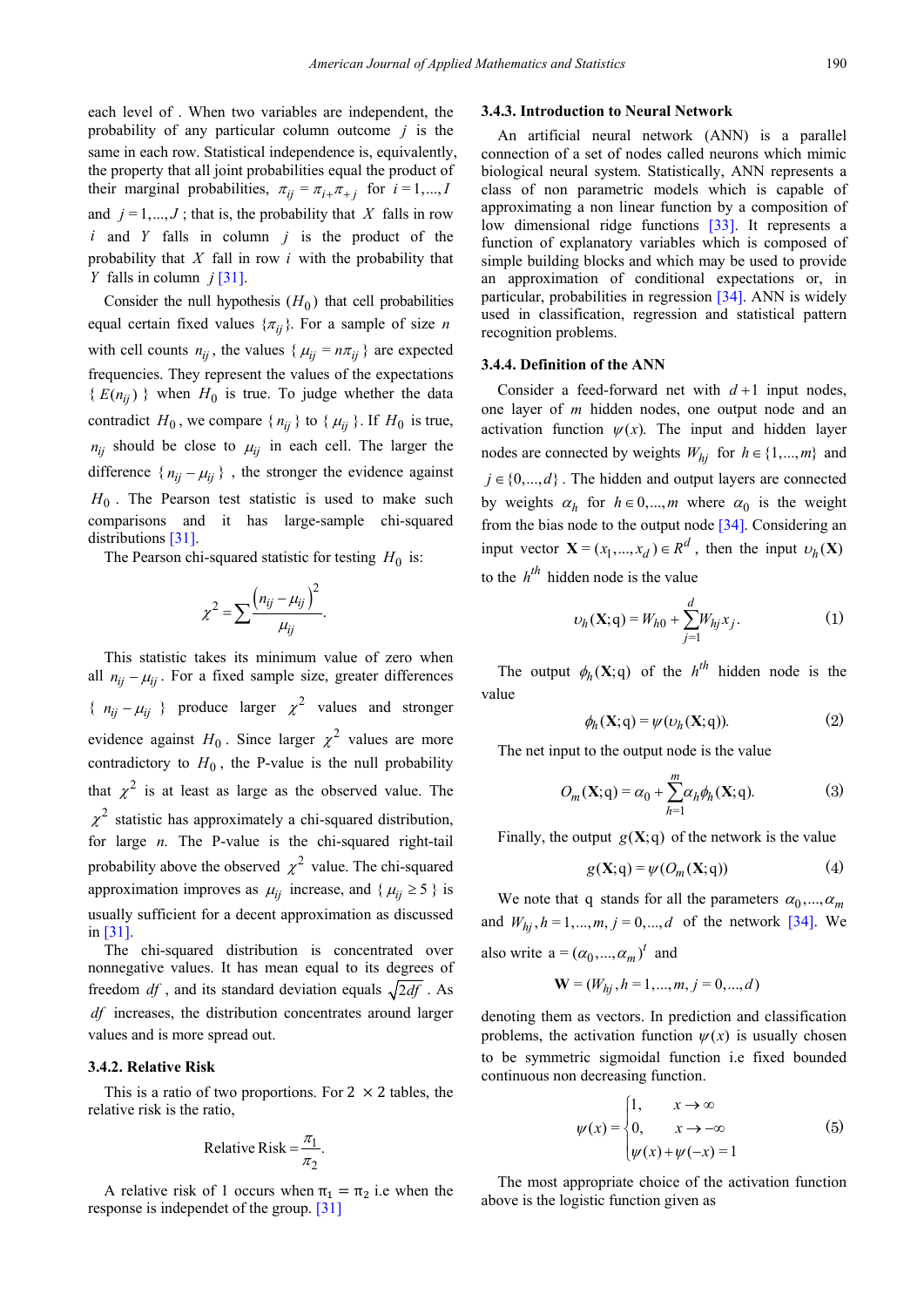$$
\psi(x) = \frac{exp(a(x-b))}{1 + exp(a(x-b))} = \frac{1}{exp(-a(x-b))},
$$

where  $\alpha$  is the learning rate while *b* is called the bias.

In this study, we assumed a statistical model that relates *Y* and  $g(X;g)$  as follows:

$$
Y = g(\mathbf{X}; \mathbf{q}) + \varepsilon,\tag{6}
$$

and  $\varepsilon \sim N(0, \sigma^2)$  is the error term.

The network is trained on the dataset

$$
(Y_1, X_1), ..., (Y_n, X_n);
$$

i.e these data are used to come up with an estimator  $\hat{q}$  for  $\theta$  [\[34\].](#page-14-24)

#### **3.4.5. Training the Network**

There are two types of network training i.e Supervised and unsupervised learning. In this study supervised training will be used. The supervised training of a neural net requires the following:

1. A sample of *n* input vectors,  $X = X_1, \dots, X_n \in \mathbb{R}^d$  of size *d* each and an associated output vector

 $Y = Y_1, ..., Y_n \in R$ .

2. The selection of an initial weight set.

3. A repetitive method to update the current weights to optimize the input-output map.

4. A stopping rule

The maximum likelihood method is used to find the optimal estimator  $\hat{q}$  for the network [\[34\].](#page-14-24)

The task here is to minimize the error in equation (6). The conditional density of  $Y_i$  given  $X_i = x$  is given as:

$$
f(\mathbf{Y} \mid \mathbf{X}) = \frac{1}{\sqrt{2\pi\sigma^2}} exp{\frac{-(\mathbf{y} - g(\mathbf{X}; \mathbf{q}))^2}{2\sigma^2}},
$$

so that the log-likelihood function is given by

$$
L = \frac{-\sum_{i=1}^{n} (Y_i - g(\mathbf{X}; \mathbf{q}))^2}{2\sigma^2} - \frac{n}{2} ln(2\pi) - \frac{n}{2} ln(2\sigma^2).
$$
 (7)

The second and the third term of the above equation is independent of the weights q and therefore can be omitted so that maximizing equation (7) is equivalent to minimizing

$$
S(\mathbf{Y}, \mathbf{X}; \mathbf{q}) = \frac{1}{2} \sum_{i=1}^{n} (Y_i - g(\mathbf{X}; \mathbf{q}))^2.
$$
 (8)

The weights are then adjusted in such a way that the error function in equation (8) is minimized. However, this study is on classification and the target variable is binary. The probability weights of  $Y_i$  given  $X_i = x$  are

$$
\pi(Y | X) = g(X; q)^{Y} (1 - g(X; q))^{1 - Y}; Y = 0, 1
$$
 (9)

and the likelihood of equation (9) is given by

$$
L = \prod_{i=1}^{n} g(\mathbf{X}; q)^{Y_i} (1 - g(\mathbf{X}; q))^{1 - Y_i}
$$
 (10)

and the negative of the log likelihood is given as

$$
S(\mathbf{Y}, \mathbf{X}; \mathbf{q}) = -\sum_{i=1}^{n} \{ Y_i \ln(g(\mathbf{X}; \mathbf{q})) + (1 - Y_i) \ln(1 - g(\mathbf{X}; \mathbf{q})) \}
$$
(11)

where

$$
g(\mathbf{X};q) = \psi(O_m(\mathbf{X};q))
$$
 (12)

 $\hat{q}$  is the value of q that maximizes the equation above i.e.

$$
\hat{\mathbf{q}} = argmin_{\mathbf{q} \in \Theta_0} S(\mathbf{Y}, \mathbf{X}; \mathbf{q}).\tag{13}
$$

In equation (11), the weights are adjusted in such a way that the error between the targets *Y* and the actual output  $g(X; q)$ , is minimized. The goodness of the network approximation can be evaluated using a penalty function,  $\pi$ , that measures how well network output  $g(X; q)$  matches the "target" output *y* corresponding to given inputs  $x$ . Since the output is binary, negative entropy is a good penalty [\[35\].](#page-14-25) Performance as a function of q for given *x* and *y* can be measured as  $q(y, x, \theta) = \pi(y, g(X; \theta))$ . A measure of overall network performance is given by the expected penalty,  $Q(\theta) = E(q(Y, X, \theta))$ , where the random target/input pair  $(Y, X)$  is drawn from the population distribution governing the phenomenon of interest. Choosing q to solve  $\min_{q \in \Theta_0} Q(q)$ , yields a network producing the smallest average penalty, given an input randomly drawn from the operating environment. This provides an objective way to choose the "best" approximation and formalizes the requirement that the network "generalizes" well. There are various methods of minimizing equation (8). These include Backpropagation, Quasi-Newton method and Simulated annealing method.

In this study, back propagation method was used to minimize the error.

#### **3.4.6. Back Propagation Method**

This is a kind of coordinate wise gradient descent method. The goal is to find a set of weights  $a = (\alpha_0, ..., \alpha_m)^t$  and  $W = (W_{hi}, h = 1, ..., m, j = 0, ..., d)$  that minimizes our objective function, equation (11). Therefore, the partial derivative of the objective function with respect to a weight represents the rate of change of the error function with respect to that weight (it is the slope of the objective function). Moving the weights in a direction down this slope will result in a decrease in the objective function. This intuitively suggests a method to iteratively find values for the weights. We evaluate the partial derivative of the objective function with respect to the weights, and then move the weights in a direction down the slope, continuing until the error function no longer decreases [\[36\].](#page-14-26) Mathematically, the weights are adjusted as follows, taking a unipolar activation function  $\psi(x)$ :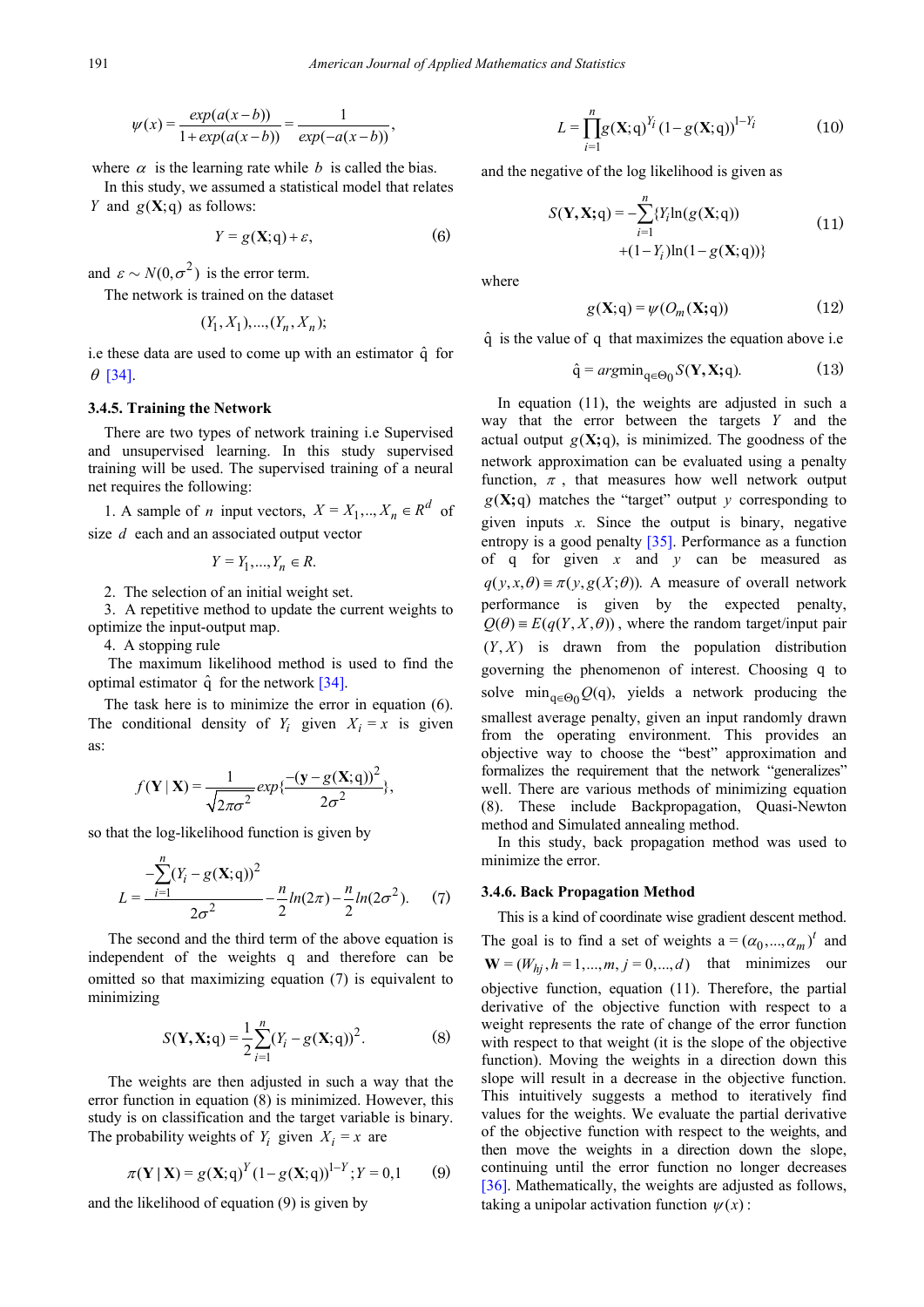$$
\mathbf{W}^{r+1} = \mathbf{W}^r + \Delta \mathbf{W}
$$

$$
\mathbf{a}^{r+1} = \mathbf{a}^r + \Delta \mathbf{a}.
$$

Taking individual weights, we have the  $r^{th}$  iteration weight as

$$
\alpha_h^{r+1} = \alpha_h^r - \lambda_1 \{\frac{\partial S(\mathbf{Y}, \mathbf{X}; \mathbf{q}^{(r)})}{\partial \alpha_h}\}
$$

for  $i = 1,...,n$  and  $h = 1,...,m$ .

Similarly,

$$
W_{hj}^{(r+1)} = W_{hj}^r - \lambda_2 \left\{ \frac{\partial S(\mathbf{Y}, \mathbf{X}; \mathbf{q}^{(r)})}{\partial W_{hj}} \right\}
$$

for  $i = 1, ..., n$  and  $h = 1, ..., m$  and  $j = 1, ..., d$ , with  $\lambda_1$ and  $\lambda_2$  representing the step gain [\[34\].](#page-14-24)

#### **3.4.7. Parameter Estimation**

We first discuss the concept of existence of the estimator  $\hat{q}$ . Existence of a solution to equation (13) is guaranteed by the following lemma with assumption that Θ is compact [\[34\].](#page-14-24)

**Lemma 1**. *Assume* (11) *and* (12) *holds, then there exists a solution of the maximum likelihood equation* (13).

**Proof.** By our choice of  $\psi$ (.) and  $O_m$ (.),  $g$ (**X**;q) given by (12) is continuous in *X* and  $\theta$ , and  $0 < g(X; q) < 1$ for all  $X$ , q. Therefore,  $S(Y, Xq)$  is continuous in q for all **Y, X** , and it assumes it minimum on compact sets.

Next we discuss the concept of the model irreducibility/Redudancy.

We say that a neural network (with a fixed set of parameters) is "redundant" if there exists another network that represents exactly the same relationship function  $g<sub>q</sub>(.)$ . A related definition is the reducibility of q stated

by [\[37\]](#page-14-27) as follows.

**Definition:** For  $\psi$  satisfying equation (5),

$$
\mathbf{q} = (\alpha = (\alpha_0, ..., \alpha_m)^t
$$

and

$$
\mathbf{W} = (W_{hj}, h = 1, ..., m, j = 0, ..., d))
$$

is called reducible if one of the following three conditions holds for  $h \neq 0$  and  $j \neq 0$ .

a) 
$$
\alpha_h = 0
$$
 for some  $h = 1, \dots, m$ 

b) 
$$
W_{hj} = 0
$$
 for some  $h = 1, ..., m$  or

c)  $(W_{hi}, W_{h0}) = \pm (W_{ih}, W_{i0})$  for some  $i \neq j$ , where 0 denotes the zero vector of the appropriate size.

A reducible q with symmetric sigmoidal *f* leads to a redundant network because it gives a  $g<sub>q</sub>$ <sub>(</sub>) function that can be represented by another network by deleting the  $h<sup>th</sup>$  neuron, where is described in the conditions above. For condition (a), it is obvious. For (b), delete the  $h^{th}$ neuron and replace  $\alpha_0$  by  $\alpha_0 + \alpha_h f(W_{h0})$ . In (c), if

 $(W_{hj}, W_{h0}) = (W_{jh}, W_{j0})$ , then we can delete the *h*<sup>th</sup> neuron and replace  $\alpha_i$  by  $\alpha_h + \alpha_i$ . On the other hand, if  $(W_{hj}, W_{h0}) = -(W_{jh}, W_{j0})$ , then we can replace  $\alpha_j$  and  $\alpha_0$  by  $\alpha_i - \alpha_h$  and  $\alpha_0 + \alpha_h$  because

$$
\alpha_h f(W_{hj} \mathbf{X} - W_{h0}) = \alpha_h - \alpha_h f(-W_{hj} \mathbf{x} - W_{h0}).
$$
 (14)

#### **3.5. Model Identifiability**

This is a fundamental problem in neural network. The parameters are not unique since we have a different set of parameters with an identical distributions of  $(Y, X)$  [\[38\].](#page-14-28) Let the weights be represented as follows:

$$
\alpha_0 \text{ and } \mathbf{b_i} = (\alpha_i, \mathbf{W_i} \text{ for } i = 1, \dots, m) \tag{15}
$$

where  $\mathbf{W_i} = (W_{i0}, W_{i1}, ..., W_{id})$ .

At this point we note two kinds of transformations that make the input-output map invariant:

i) The function is unchanged if we permute  $\beta_i$ 's. For example if  $\beta_1$  and  $\beta_2$  are interchanged,  $g(X; q)$  remains unchanged.

ii) Equation (14), can be used to establish that the parameters  $(\alpha_0, b_1, ..., b_i, ..., b_m)$  and

$$
(\alpha_0+\alpha_i,\beta_1,...,\mathbf{b}_i,...,\mathbf{b}_m)
$$

gives exactly the same value of  $g(X; q)$  and hence the same distribution of *Y* .

The transformations described above generate a family with  $2^m m!$  elements. Call this family of transformations λ. For all transformation λ in this family,

$$
g(\mathbf{X};q) = g_{\lambda}(\mathbf{X};q).
$$

Each transformation can be characterized as being composite function of  $\{\lambda_1, \dots, \lambda_m\}$ , where

$$
\lambda_1((\alpha_0, \beta_1, ..., \beta_i, ..., \beta_m)) = (\alpha_0 + \alpha_i, -\beta_1, \beta_2, ..., \beta_m)
$$
  
and  

$$
\lambda_1((\alpha_0, \beta_1, ..., \beta_i, ..., \beta_m))
$$
 (16)

 $= (\alpha_0, \beta_i, \beta_2, ..., \beta_{i-1}, \beta_{i+1}, ..., \beta_m)$  for  $i = 2, ..., m$ .

The following two conditions must be satisfied by the activation functions.

1. Condition A: The class of functions

$$
\{f(bx+b_0), b > 0\} \cup \{f \equiv 1\}
$$

is linearly independent. More precisely, for any positive integer *m* and any scalars  $a_0, a_i, b_{i0}$  and  $b_i > 0, i = 1,..., m$  with  $(b_i, b_{i0}) \neq (b_i, b_{i0})$  for every  $i \neq j$ , the condition

$$
a_0 + \sum_{i=1}^m a_i f(b_i x + b_{i0}) = 0 \qquad \forall x \in \mathbb{R}
$$

Implies that

$$
a_0 = a_1 = \dots = a_m = 0
$$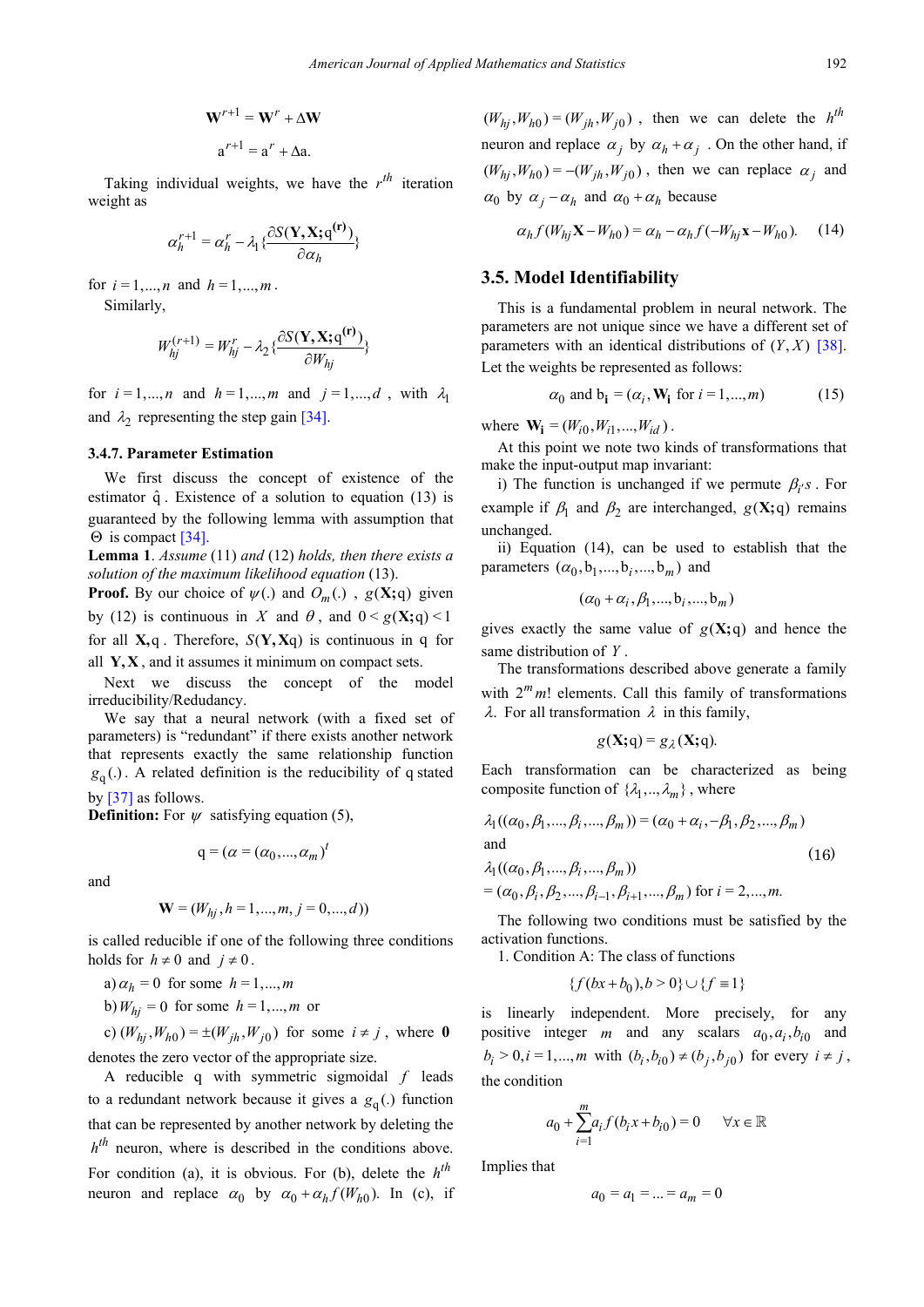2. Condition B: Assume that *f* is differentiable and *f* ′ is its derivative. The class of functions

$$
\{f(bx+b_0), b > 0\} \cup \{f'(bx+b_0), b > 0\} \cup \{xf'(bx+b_0), b > 0\} \cup \{f \equiv 1\}
$$

is linearly independent.

As a result of the above two conditions and assuming models (4), (5) and (6) with a continuous function *f* satisfy condition A. (NB:  $f \equiv \psi$ ). Suppose that q is irreducible. Also assume that the distribution of *x* has the support  $\mathbb{R}^d$ . Then the following apply as discussed by [\[38\]:](#page-14-28)

a) q is **identifiable** up to the family of transformations generated by (16). That is, if there exists another  $q^*$  such that  $g(X; q^*) = g(X; q)$ , then there exist a transformation generated by (16) that transforms  $q^*$  to q.

b) Under further assumption that *f* is continuously differentiable and satisfies condition B, the matrix  $S = E\{\left[\nabla_{\theta}g_{\theta}(x)\right]\left[\nabla_{\theta}g_{\theta}(x)\right]^{t}\}$  is non singular. Here  $\nabla_{\theta} g_{\theta}(\mathbf{x})$  is a column vector and denotes the gradient of  $g_{\theta}(x)$  hence S is a square matrix. Also, the expectation *E* is taken with respect to the random vector **x** .

Any non decreasing symmetric sigmoidal function that satisfies condition B also satisfies condition A. [\[38\].](#page-14-28) Also any non decreasing function satisfying the first two properties of equation (5) must be a cumulative distribution function (cdf) of a one dimensional random variable. Condition A says that  $\{ f ( bx + b_0), b > 0 \}$ are independent, which is equivalent to the mixture probability density functions being **identifiable**.

#### **3.5.1. Consistency and Asymptotic Normality of Network Parameter Estimates**

Assume that the set  $(Y_i, X_i)$ ,  $i = 1,...,n$  are i.i.d with conditional probability distribution

$$
\pi(Y_i \mid \mathbf{X}_i = \mathbf{x}) = B(1, p(\mathbf{x})) \tag{17}
$$

we will fit a neural network output function  $g(X; q)$  to  $p(x)$  by minimizing the negative log likelihood equation (11) multiplied by  $1/n$ .

$$
S(\mathbf{Y}, \mathbf{X}; \mathbf{q}) = -\frac{1}{n} \sum_{i=1}^{n} \{ Y_i \ln(g(\mathbf{X}; \mathbf{q})) + (1 - Y_i) \ln(1 - g(\mathbf{X}; \mathbf{q})) \}.
$$
 (18)

Let  $S_0(q) = E[S(q)]$  denote the expectation of the target function  $S(q)$ . Since  $(Y_i, \mathbf{X}_i)$  are i.i.d, we have

$$
S(q) = -E\begin{bmatrix} Y_1 \ln(g(\mathbf{X}_1; q)) \\ + (1 - Y_1) \ln(1 - g(\mathbf{X}_1; q)) \end{bmatrix}
$$
  
= 
$$
-E\begin{bmatrix} p(x_1) \ln(g(\mathbf{X}_1; q)) \\ + (1 - p(x_1)) \ln(1 - g(\mathbf{X}_1; q)) \end{bmatrix}
$$
 (19)

Assume that  $S_0(q)$  has a unique minimum if q ranges over a given compact set  $Q$ . Then this minimum is characterized by

$$
\mathbf{0} = \nabla S_0(\mathbf{q}) = E \left\{ \frac{p(\mathbf{x}_1)}{g(\mathbf{X}_1; \mathbf{q})} - \frac{1 - p(\mathbf{x}_1)}{1 - g(\mathbf{X}_1; \mathbf{q})} \right\}
$$
(20)  

$$
\nabla g(\mathbf{X}_1; \mathbf{q})
$$

By the fact that equation (4) is continuous in **x** and continuously differentiable in q , we may interchange expectation and differentiation.

Since in this study we are dealing with classification problem, the correctly classified case where  $p(\mathbf{x}) = g(\mathbf{X}; q_0)$ for some  $bq_0 \in \Theta$ , equation (20) is solved for  $q = q_0$ . i.e  $S_0(q)$  is minimized at the true parameter value  $q_0$ . In general if there is no true value, we may define  $q_0$  as

$$
q_0 = argmin_{q \in Q} S_0(q) \tag{21}
$$

By minimizing equation (18), we get the estimator  $\hat{q}$ . Consistency of this estimator  $\hat{q}$  therefore means that  $\hat{q}$ converges in probability to  $q_0$  as the sample size tends to infinity [\[34\].](#page-14-24)

Next, we discuss the asymptotic normality of the network parameters. In a classical context, our model can be written as follows:

$$
Y_i = p(\mathbf{X}_i) + \varepsilon_i, i = 1, \dots, n. \tag{22}
$$

From the above equation, the residuals  $\varepsilon_i$  can therefore be expressed as;

$$
\varepsilon_i = Y_i - p(\mathbf{X}_i). \tag{23}
$$

Since  $(X_i, Y_i)$  are i.i.d and

$$
P(Y_i = 1 | \mathbf{X}_i) = E(Y_i = 1 | \mathbf{X}_i) = P(\mathbf{X}_i),
$$

the residuals  $\varepsilon_i$  are also i.i.d implying that  $E(\varepsilon_i) = 0$  and

$$
var(\varepsilon_i) = E(Y_i - p(\mathbf{X}_i))^2
$$
  
\n
$$
= E\{E\left[Y_i - p(\mathbf{X}_i))^2 | \mathbf{X}_i\right]\}
$$
  
\n
$$
= E\left[p(\mathbf{X}_i)(1 - p(\mathbf{X}_i))^2 + (1 - p(\mathbf{X}_i))p^2(\mathbf{X}_i)\right]
$$
  
\n
$$
= E\left[p(\mathbf{X}_i)(1 - p(\mathbf{X}_i))\right] = \sigma_i^2 < \infty.
$$
 (24)

Also,

$$
var(\varepsilon_i \mid \mathbf{X}_i = \mathbf{x}) = \sigma_{\varepsilon}^2 = p(x)(1 - p(x)).
$$

We note that  $var(\varepsilon_i)$  does not depend on q.

Since the residuals  $\varepsilon_i$  are not only i.i.d but also bounded in absolute value by 1, their assumptions reduce to,

A1). The activation function  $\psi$  is bounded and twice continuously differentiable with bounded derivatives.

A2).  $S_0(q)$  has a global minimum at  $\theta$  lying in the interior of  $Q$  and with a positive definite Hessian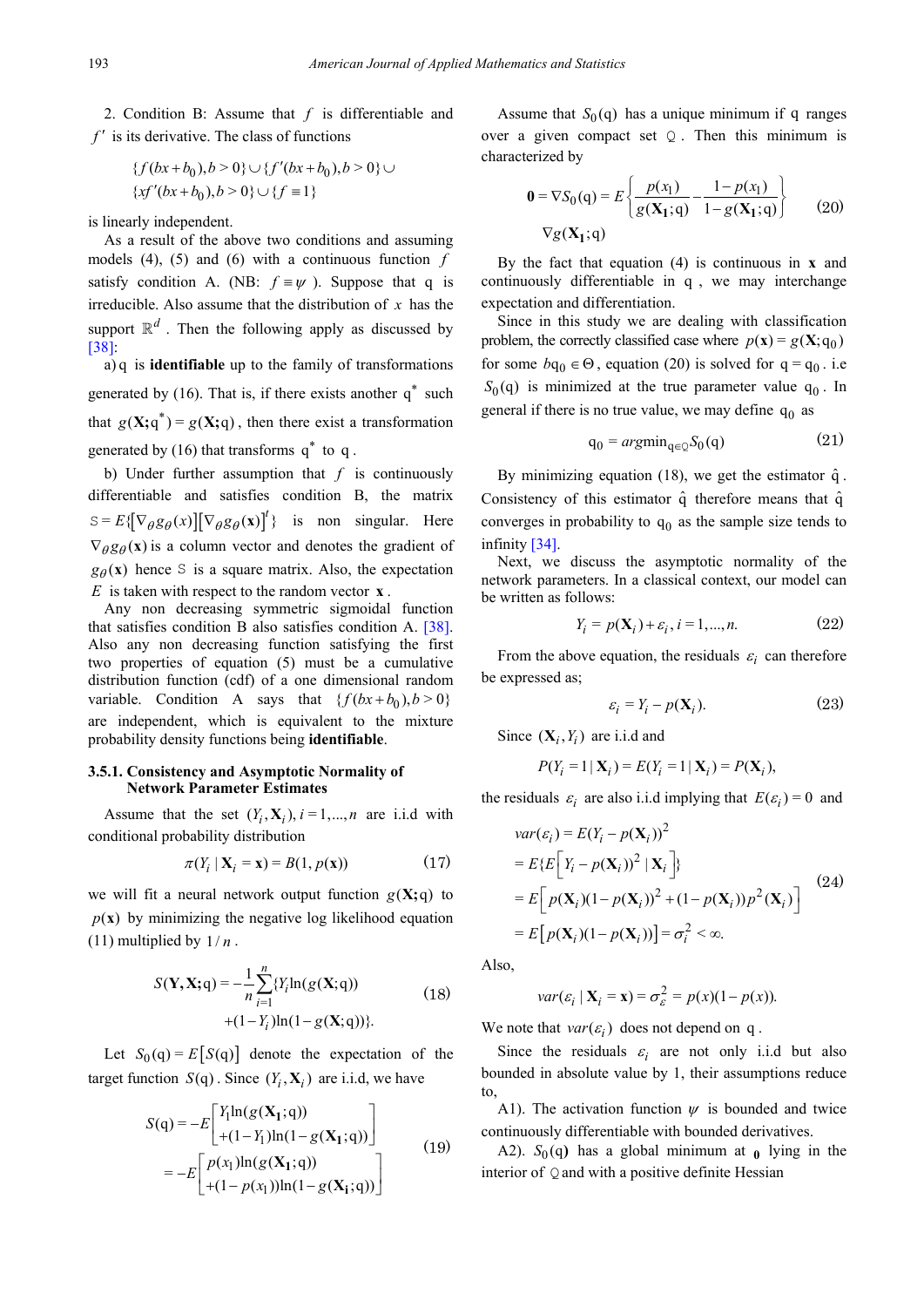$$
A(\mathbf{q}_0) = \left(\frac{\partial^2}{\partial \mathbf{q}_k \partial \mathbf{q}_t} S_0(\mathbf{q})\right) = \nabla^2
$$

A3). Let  $\Theta$  be chosen such that for some  $\Delta > 0$ , we have  $\Delta \leq g(\mathbf{X}; q) \leq 1 - \Delta$ , for all  $x \in \mathbb{R}^d$ ,  $\theta \in \Theta$ .

A4).  $(Y_i, X_i)$ ,  $i = 1,...,n$  be i.i.d with unknown density  $H(x)$  whose support is  $\mathfrak{R}^d$ .

A5). *p(x)* is continuous in **x** and  $0 < \delta \le p(x) \le 1 - \delta$ for some  $\delta$  > 0.

Having discussed the necessary theory, we now discuss the asymptotic normality of the network parameter estimates.

Let  $(Y_i, X_i)$ ,  $i = 1, ..., n$  be i.i.d with

$$
\pi(Y_i \mid \mathbf{X}_i = \mathbf{x}) = B(1, p(\mathbf{x})).
$$

Suppose that assumptions A1 to A5 are satisfied. Then, for  $n \to \infty$ , with  $\hat{q}, q_0$  as above

$$
\sqrt{n}(\hat{q} - q_0) \rightarrow^d N(0, \Sigma_1 + \Sigma_2)
$$

where

$$
\Sigma_1 = A^{-1}(q_0)B_1(q_0)A^{-1}(q_0)
$$
  

$$
\Sigma_2 = A^{-1}(q_0)B_2(q_0)A^{-1}(q_0)
$$

with

$$
B_{1}(q_{0}) = E \left\{ \frac{p(X_{1} - g(X_{1}; q_{0}))^{2}}{g^{2}(X_{1}; q_{0})(1 - (X_{1}; q_{0}))^{2}} \right\}
$$

$$
\nabla g(X_{1}; q_{0}) \nabla^{T} g(X_{1}; q_{0})
$$

$$
B_{2}(q_{0}) = E \left\{ \frac{p(X_{1})(1 - p(X_{1}))}{g^{2}(X_{1}; q_{0})(1 - (X_{1}; q_{0}))^{2}} \right\}
$$

$$
\nabla g(X_{1}; q_{0}) \nabla^{T} g(X_{1}; q_{0})
$$

and

$$
A(\mathbf{q}_0) = \left(\frac{\partial^2}{\partial \mathbf{q}_k \partial \mathbf{q}_t} S_0(\mathbf{q})\right) = \nabla^2 S_0(\mathbf{q}).
$$

We note that the asymptotic covariance matrix,  $\Sigma_1 + \Sigma_2$  reflects the two sources of error in  $B_1(q_0)$ and  $B_2(q_0)$ .  $B_1(q_0)$  contains the squared modeling bias  $(p(\mathbf{X}_1) - g(\mathbf{X}_1; q_0))^2$  which vanishes in the correctly specified case while  $B_2(q_0)$  contains  $p(\mathbf{X}_1)(1 - p(\mathbf{X}_1)) = Var(Y_1 | X_1)$  which reflects the randomness in the response variable  $Y_1$  [\[34\].](#page-14-24)

The asymptotic normality of network parameter estimates was determined by use of normal quantile-quantile (qq) plots.

#### **3.5.2. Normality Test**

Kolmogorov-Smirnov test of normality will be used to test our hypotheis. Suppose we have an i.i.d sample  $X_1, \ldots, X_n$  with some unknown distribution P and we

would like to test our hypotheis that  $P$  is equal to a normal distribution  $P_0$ .

Lets denote by  $F(x) = P(X_1 \le x)$  a c.d.f of a true underlying distribution of the data. We define an empirical c.d.f by  $F_n(x) = P(X_1 \le x) = \frac{1}{n} \sum_{i=1}^n I(X_i \le x)$  that counts the proportion of the sample points below level  $x$ . For any fixed point  $x \in \mathcal{R}$ , the law of large numbers implies that

$$
F_n(x) = \frac{1}{n} \sum_{i=1}^n I(X_i \le x) \to EI(X_1 \le x) = F(x),
$$

i.e the proportion of the sample in the set  $(-\infty,x]$ approximates the probability of this set. It is easy to show that from here that this approximation holds uniformly over all  $x \in \mathcal{R}$ , sup  $|F_n(x) - F(x)| \to 0$ . i.e the largest difference between  $F_n$  and F goes to 0 in probability [\[39\].](#page-14-29) The key observation in Kolmogorov-Smirnov test is that the distribution of this supremum does not dependon the 'unknown' distribution  $P$  of the sample if  $P$  is continous distribution.

For a fixed point  $x$ , the central limit theorem implis that,

$$
\sqrt{n}\big(F_n(x)-F(x)\big) \to N\big(0,F(x)\big(1-F(x)\big)\big)
$$

because  $F(x)(1 - F(x))$  is the variance of  $I(X_1 \le x)$ , it turns out that  $\sqrt{n}$  sup  $|F_n(x) - F(x)| = D_n$ , which is the KS statistics [\[39\].](#page-14-29)

#### **3.5.3. Model Selection and Complexity Regularization**

A network model with sufficiently large number of hidden units can approximate any unknown function. When a training sample is fixed, a complex network with a large number of hidden units may over fit the data. Thus, there is a trade off between approximation capability and over-fitting while implementing ANN models. One easy approach to regularizing the network complexity is to use model selection criteria. Two such criteria are the Schwarz Information criterion (SIC) proposed by [\[25\]](#page-14-16) and Predictive Stochastic Complexity criterion (PSC) introduced b[y \[40\].](#page-14-30)

In this study, we used the Schwarz Information Criterion (SIC) which is given as;

$$
SIC(h) = \ln(\hat{\sigma}^2) + (h(2+d) + 1)\frac{\ln(n)}{n}.
$$
 (25)

The first term is the goodness of fit measure (Regression Mean Squared Error) while the second term penalizes model complexity. The Mean Squared Error (MSE) is given by;

$$
MSE = \frac{1}{n} \sum_{i=1}^{n} (y_i - g(\mathbf{X}; \mathbf{q}))^2.
$$

This MSE was also used to determine the number of hidden neurons but comparison was made with SIC. Using the SIC criterion, we started with a single hidden neuron and determined SIC(1). Then the second hidden neuron was added and SIC(2) determined. The process continued until an extra hidden neuron did not improve the SIC. We therefore estimated  $h+1$  models in order to choose a model with *h* neurons [\[34\].](#page-14-24)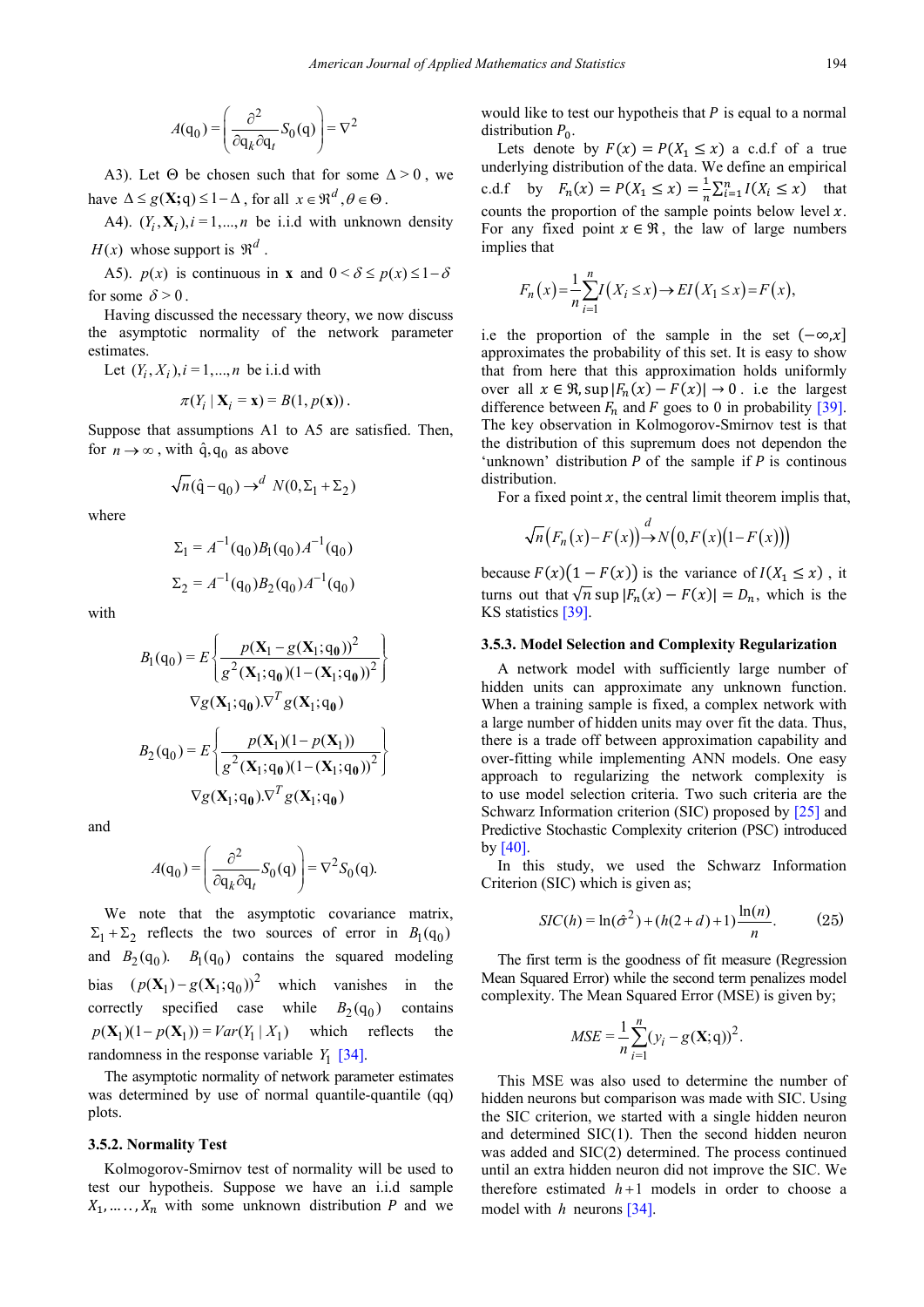#### **3.5.4. Cross Validation**

Cross-validation is a process that can be used to estimate the quality of a neural network. When applied to several neural networks with different free parameter values (such as the number of hidden nodes and back-propagation learning rate), the results of cross-validation can be used to select the best set of parameter values. The initial data set is divided into *k* subsets of approximately equal size. The model is then estimated  $k$  times, each time leaving out one of the subsets. A series of Mean squared error is computed on the basis of the omitted subset. This method is called leave out one cross validatio[n \[41\].](#page-14-31)

#### **3.5.5. Model Assessment**

Inorder to assess the fitness of the model, Accuracy, Sensitivity and Specificity were reported. The accuracy of a diagnostic test is often assessed with two conditional probabilities: Given that a subject has the disease, the probability the diagnostic test (prediction) is positive is called Sensitivity [\[31\].](#page-14-22) Given that the subject does not have the disease, the probability that the test is negative is called Specificity. The overall accuracy of the model is the average of specificity and sensitivity.

Consider a  $2 \times 2$  table with notation,

|        |              | Predicted |              |           |
|--------|--------------|-----------|--------------|-----------|
|        |              | Diabetic  | Non Diabetic | Total     |
|        | Diabetic     |           | в            | $A + B$   |
| Actual | Non Diabetic |           |              | $C+D$     |
|        | Total        | $A+C$     | $B+D$        | $A+B+C+D$ |

The sensitivity, Specificity and Accuracy are calculated as follow;

Sensitivity = 
$$
\frac{A}{(A+C)}
$$
  
Specificity = 
$$
\frac{D}{(B+D)}
$$
  
Accuracy = 
$$
\frac{1}{2}
$$
(Sensitivity + Specificity).

# **4. Results and Presentations**

# **4.1. The Data**

The study utilized secondary data from 2015 Kenya Stepwise survey for Non Communicable Diseases risk factors. The input variables were the physical risk factors i.e. Age, Sex, Smoking behavior, Alcoholic status, Salt consumption, Sugar consumption, Physical activity/Inactivity, Obesity status, Systolic and Diastolic blood pressure, while the output variable was diabetic status (diabetic or not diabetic). An obese person in this study is any person whose Body Mass Index was greater than or equal to 30 while a diabetic person is someone whose fasting glucose was greater than or equal to 6.1mmol/l.

The table below summarizes the variables and its measurements.

|  | <b>Table 1. Input and Output Variables</b> |
|--|--------------------------------------------|
|--|--------------------------------------------|

| N <sub>0</sub>           | Variable | <b>Description</b>                 | <b>Measurement</b> | Value                 |
|--------------------------|----------|------------------------------------|--------------------|-----------------------|
| 1.                       | age      | Age(years)                         | Scale              | Numeric               |
|                          |          |                                    | Nominal            | $0 =$ Female          |
| 2.                       | sex      |                                    |                    | $1 = Male$            |
| 3.                       | smoke    | Smoking                            | Nominal            | $0 =$ Don't<br>smoke  |
|                          |          | behaviour                          |                    | $1 =$ Smoke           |
| 4 <sub>1</sub>           | alcohol  | Alcohol drinking                   | Nominal            | $0 = Don't$<br>drink  |
|                          |          |                                    |                    | $1 = Drink$           |
| 5.                       | salt     | Excess salt                        | Nominal            | $0 = No$              |
|                          |          | consumption                        |                    | $1 = Yes$             |
| 6.                       |          | Excess sugar                       | Nominal            | $0=N_0$               |
|                          | sugar    | consumption                        |                    | $1 = Yes$             |
| 7.                       | inactive | Physically inactive                | Nominal            | $0 = No$              |
|                          |          |                                    |                    | $1 = Yes$             |
| 8.                       | sbp      | Systolic blood<br>pressure (mmHg)  | Scale              | Numeric               |
| 9.                       | dbp      | Diastolic blood<br>pressure (mmHg) | Scale              | Numeric               |
| 10 <sub>1</sub><br>obese |          |                                    | Nominal            | $0 = No$              |
|                          |          | Obese                              |                    | $1 = Yes$             |
| 11.                      | diabetic | Diabetic status                    | Nominal            | $0 = Not$<br>Diabetic |
|                          |          |                                    |                    | 1=Diabetic            |

### **4.2. Descriptive Statistics**

The table below gives descriptive statistics for continuous variables

**Table 2. Descriptive Statistics for Continous Variables**

| Variable   | N    | <b>Minimum</b> | Maximum | Mean   | <b>Standard</b><br><b>Deviation</b> |
|------------|------|----------------|---------|--------|-------------------------------------|
| Age        | 4115 | 18             | 69      | 37.77  | 13.438                              |
| <b>SBP</b> | 4115 | 80             | 218     | 126.60 | 18.318                              |
| <b>DBP</b> | 4115 | 48             | 129     | 82.05  | 11.402                              |

From Table 2, its clear that the age of respondents was well within the survey inclusion criteria. The minimum age was 18 years and the maximum age was 69 years while mean age of respondents was approximately 38 years. The average systolic blood pressure was 126.6mmHg while the average diastolic pressure was 82.05. The SBP ranged from 80mmHg to 218 mmHg while DBP ranged from 48mmHg to 129 mmHg.

Table 3 shows frequency distribution of the categorical input variables. The results from the study showed that 91.2% of respondents did not smoke or had never smoked. It is also clear that, of all the respondents, 10.3% were obese. Only 7.0% of the respondents were diabetic.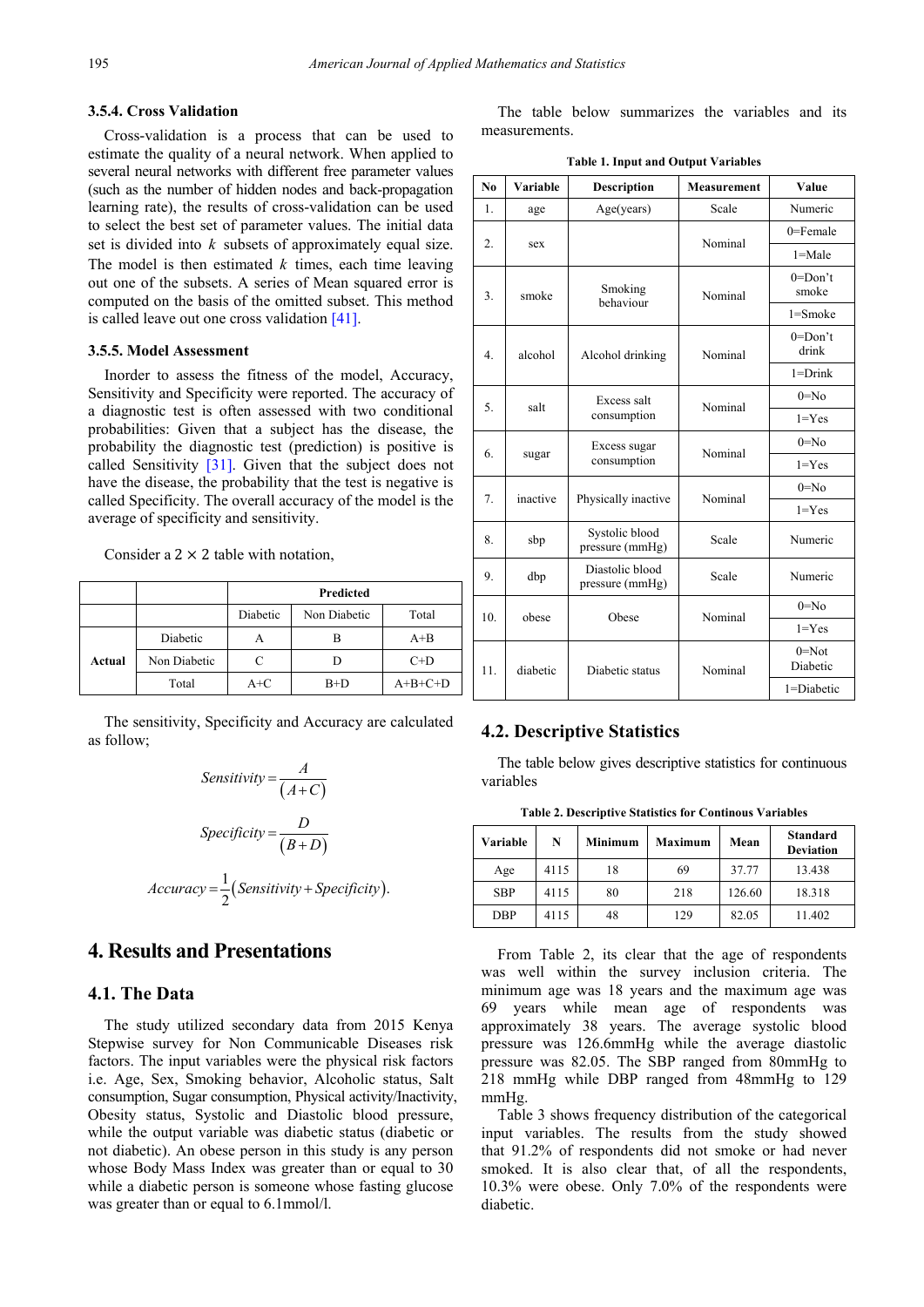| Variable            | Category       | Frequency | Percent |
|---------------------|----------------|-----------|---------|
| <b>Sex</b>          | Female         | 2414      | 58.7    |
|                     | Male           | 1701      | 41.3    |
| Smoke               | N <sub>0</sub> | 3751      | 91.2    |
|                     | Yes            | 364       | 8.8     |
| Drink Alcohol       | N <sub>0</sub> | 2735      | 66.5    |
|                     | Yes            | 1380      | 33.5    |
| <b>Excess Salt</b>  | N <sub>0</sub> | 3680      | 89.4    |
| Consumption         | Yes            | 435       | 10.6    |
| Excess Sugar        | N <sub>0</sub> | 3478      | 84.5    |
| Consumption         | Yes            | 637       | 15.5    |
| Physically Inactive | N <sub>0</sub> | 2883      | 70.1    |
|                     | Yes            | 1232      | 29.9    |
| Obese               | N <sub>0</sub> | 3682      | 89.5    |
|                     | Yes            | 433       | 10.3    |
| Diabetic            | N <sub>0</sub> | 3826      | 93      |
|                     | Yes            | 289       | 7.0     |

**Table 3. Frequency Distribution for Categorical Input Variables**

# **4.3. Relationship between Diabetes Mellitus and Various Risk factors**

Inorder to find the relationship between diabetic status and the various input variable, a cross tabulation was carried out and summary results presented in the table below.

At 5% level of significance, Sex of respondent, Alcohol consumption, sugar consumption, physical inactivity and Obesity were significant while Smoking and Salt consumption were not significant. This implies that, there is a strong relationship between diabetic status and the significant factors while there is no relationship or association between diabetic status and smoking or salt consumption.

From this analysis, all the significant variables have a relative risk greater than one. The risk of having diabetes is atleast 29% higher for females as compared to males. For those who consume alcohol, the risk of diabetes is at least 33% higher as compared to those who do not consume alcohol. Those who consume excess sugar are 2.2 times likely to have diabetes as compared to those who do not consume excess sugar. It is also evident that, those who are physically inactive have a 73% higher risk of having diabetes as compared to those who are physically active. Those who are Obese are 2.18 times likely to have diabetes as compared to those who are not obese.

**Table 4. Cross classification of diabetic risk factors and diabetic status**

|                  |                |            | <b>Diabetic</b> |       |                |                |                   |                      |
|------------------|----------------|------------|-----------------|-------|----------------|----------------|-------------------|----------------------|
| <b>Variables</b> | Category       | <b>Yes</b> | No.             | Total | $\chi^2$ Value | <b>P-Value</b> | <b>Proportion</b> | <b>Relative Risk</b> |
| Sex              | Female         | 187        | 2227            | 2414  | 4.680          | $0.031*$       | 0.0775            | 1.29                 |
|                  | Male           | 102        | 1599            | 1701  |                |                | 0.0600            |                      |
| Smoke            | Yes            | 23         | 341             | 364   | 0.303          | 0.582          | 0.0632            | 0.89                 |
|                  | N <sub>0</sub> | 266        | 3485            | 3751  |                |                | 0.0709            |                      |
| Alcoholic        | Yes            | 116        | 1264            | 1380  | 6.079          | $0.014*$       | 0.0840            | 1.33                 |
|                  | N <sub>0</sub> | 173        | 2562            | 2735  |                |                | 0.0633            |                      |
| Excess salt Cons | Yes            | 26         | 409             | 435   | 0.815          | 0.367          | 0.0598            | 0.836                |
|                  | N <sub>0</sub> | 263        | 3417            | 3680  |                |                | 0.0715            |                      |
| Excess Sugar     | Yes            | 83         | 554             | 637   | 41.644         | $0.000***$     | 0.1303            | 2.20                 |
| Cons             | N <sub>0</sub> | 206        | 3272            | 3478  |                |                | 0.0592            |                      |
| Inactive         | Yes            | 123        | 1109            | 1232  | 23.606         | $0.000***$     | 0.0998            | 1.73                 |
|                  | N <sub>0</sub> | 166        | 2717            | 2883  |                |                | 0.0576            |                      |
|                  | Yes            | 59         | 374             | 433   | 32.309         | $0.000***$     | 0.1363            | 2.18                 |
| Obese            | N <sub>0</sub> | 230        | 3452            | 3682  |                |                | 0.0625            |                      |

Inorder to fit the Neural network model, smoking status and salt consumption will not be considered since they do not have any significant relationship with diabetes mellitus.

### **4.4 Model Selection**

The model with the least MSE was selected as per the Table 5 below.

**Table 5. Model Selection Using MSE**

| <b>Nodes</b> | Error  | SIC     | Threshold | <b>Steps</b> | <b>MSE</b> |
|--------------|--------|---------|-----------|--------------|------------|
|              | 103.02 | 294.429 | 0.00921   | 40           | 0.0609     |
|              | 97.03  | 362.783 | 0.00981   | 401          | 0.0580     |
|              | 95.85  | 440.779 | 0.00939   | 3488         | 0.0586     |
|              | 93.18  | 515.760 | 0.00978   | 4175         | 0.0604     |
|              | 90.41  | 590.575 | 0.00993   | 5334         | 0.0661     |
| 6            | 86.85  | 663.810 | 0.00994   | 16612        | 0.0720     |
|              | 83.73  | 737.908 | 0.00979   | 46966        | 0.0777     |



Figure 1. Plot of MSE Against Number of Hidden Nodes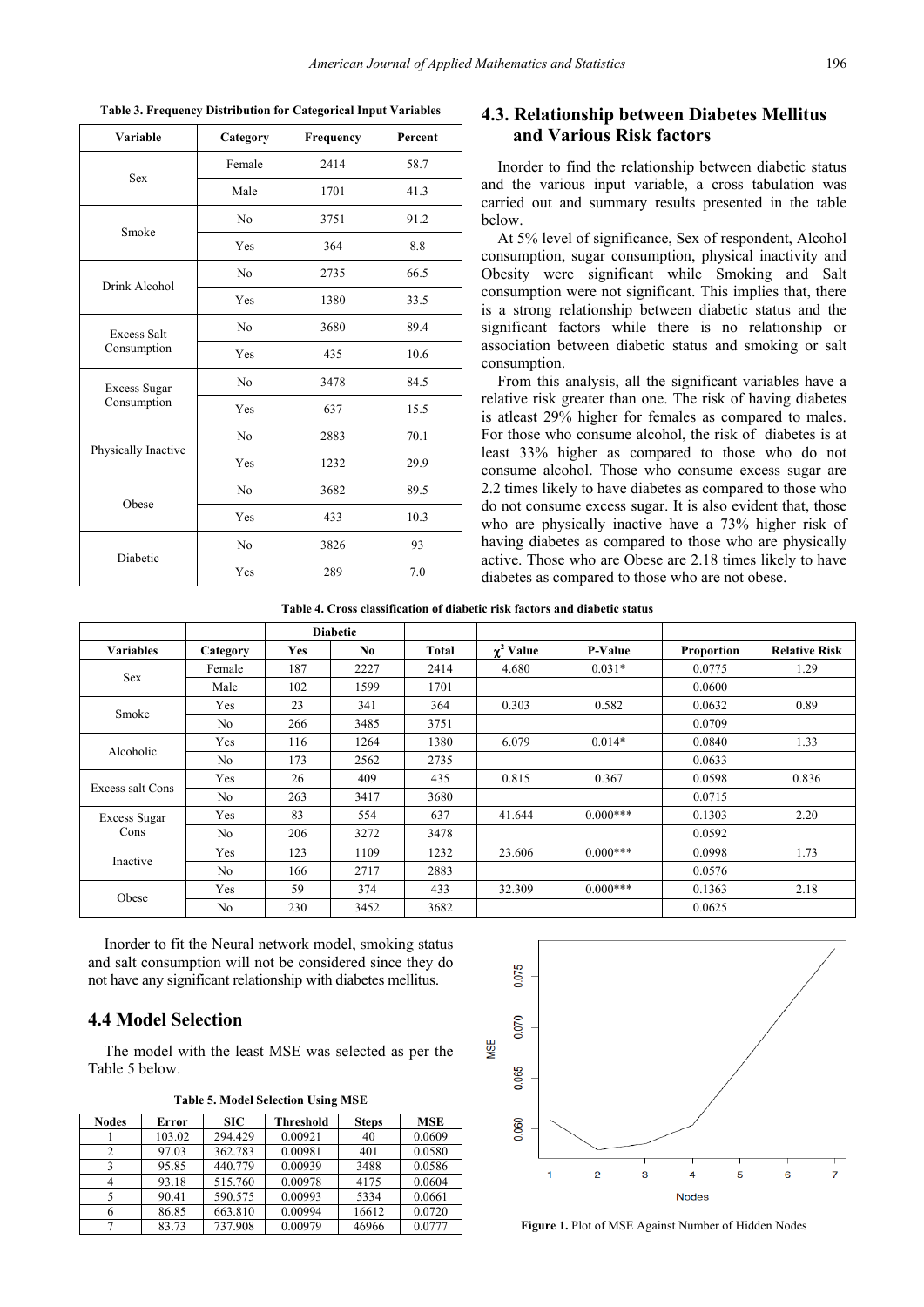From Figure 1, its very clear that the MSE increases with increase in number of hidden nodes. The MSE is minimum at nodes 2 implying that in order to regularize the network, a model with two hidden nodes should be chosen.

We now train our model with eight input variable and two hidden nodes.

### **4.5. Network Training**

Before training the network, the data set was split into two i.e training set and test set. 75% of data set was for training the network while 25% was for testing and validating. A plot of the network with weights is a shown in Figure 2.

The trained network had twenty one weights. The training process needed 401 steps until all absolute partial derivatives of the error function were smaller than 0.01 (the default threshold). The estimated weights range from -39.2000 to 3.6194. For instance, the intercepts of the first hidden layer are -1.3032 and 3.0729 and the four weights leading to the first hidden neuron are estimated as 3.6194, -27.3465, -35.4901, 0.2369, -0.7540, -8.7735 and 0.9512 for the covariates age, sex, alcohol, sugar, inactive, sbp, dbp and obese, respectively.





**Figure 2.** Neural Network Plot

A summary table for weights is as in Table 6.

#### **4.6. Trained Network Assessment**

To assess the fitness of the model, a cross classification of the actual data and the predicted outcome using test data set was reported. Table 7 below shows the results of the confusion matrix.

**Table 6. Trained Neural Network Results**

| <b>Description</b>             | Weight     |
|--------------------------------|------------|
| error                          | 97.0280    |
| reached.threshold              | 0.0098     |
| steps                          | 401.0000   |
| aic                            | 236.0560   |
| bic                            | 362.7833   |
| Intercept.to.1layhid1 (bias1)  | $-1.3032$  |
| age.to.1layhid1 (w11)          | 3.6194     |
| sex.to.1layhid1 (w21)          | $-27.3465$ |
| alcohol.to.1layhid1 (w31)      | $-35.4901$ |
| sugar.to.1layhid1 (w41)        | $-39.2000$ |
| inactive.to.1layhid1 (w51)     | 0.2369     |
| sbp.to.1layhid1 (w61)          | $-0.7540$  |
| dbp.to.1layhid1 (w71)          | $-8.7735$  |
| obese.to.1layhid1 (w81)        | 0.9512     |
| Intercept.to.1layhid2 (bias2)  | 3.0729     |
| age.to.1layhid2 (w12)          | $-2.2069$  |
| sex.to.1layhid2 (w22)          | 1.0039     |
| alcohol.to.1layhid2 (w32)      | $-0.1318$  |
| sugar.to.1layhid2 (w42)        | $-0.7925$  |
| inactive.to.1layhid2 (w52)     | $-1.0475$  |
| sbp.to.1layhid2 (w62)          | $-1.9326$  |
| dbp.to.1layhid2 (w72)          | 0.8623     |
| obese.to.1layhid2 (w82)        | $-1.0225$  |
| Intercept.to.diabetic (alhpa0) | 0.5316     |
| layhid.1.to.diabetic (alpha1)  | $-14.5193$ |
| layhid.2.to.diabetic (alpha2)  | $-3.7910$  |

**Table 7. Confusion Matrix**

|        |              | Predicted |              |       |
|--------|--------------|-----------|--------------|-------|
|        |              | Diabetic  | Non Diabetic | Total |
|        | Diabetic     |           | 58           |       |
| Actual | Non Diabetic |           | 959          | 962   |
|        | Total        | 12        | 1017         | 1029  |

The sensitivity of the trained network was reported as 75% while specificity was 94.29%. This implied that the overall accuracy rate was 84.64%. This implied that the model could correctly classify an individual as either diabetic or not with an accuracy rate of 84.64%. These results are consistent with other neural network models for binary classification.

After the model was trained, a 10 fold cross validation was carried out inorder to test the generalization of the model. The MSE for each fold was reported as in Table 8. The average of these results gives the test accuracy of the algorithm. From this study, it is clear that the validated average MSE was 0.0686 or the error rate was 6.86%.

**Table 8. Cross Validation MSE** 

| Fold           | <b>CV</b> Error |
|----------------|-----------------|
|                | 0.0685          |
| $\overline{c}$ | 0.0525          |
| 3              | 0.0783          |
|                | 0.0499          |
| 5              | 0.0780          |
| 6              | 0.0635          |
|                | 0.0681          |
| 8              | 0.0850          |
| 9              | 0.0813          |
| 10             | 0.0608          |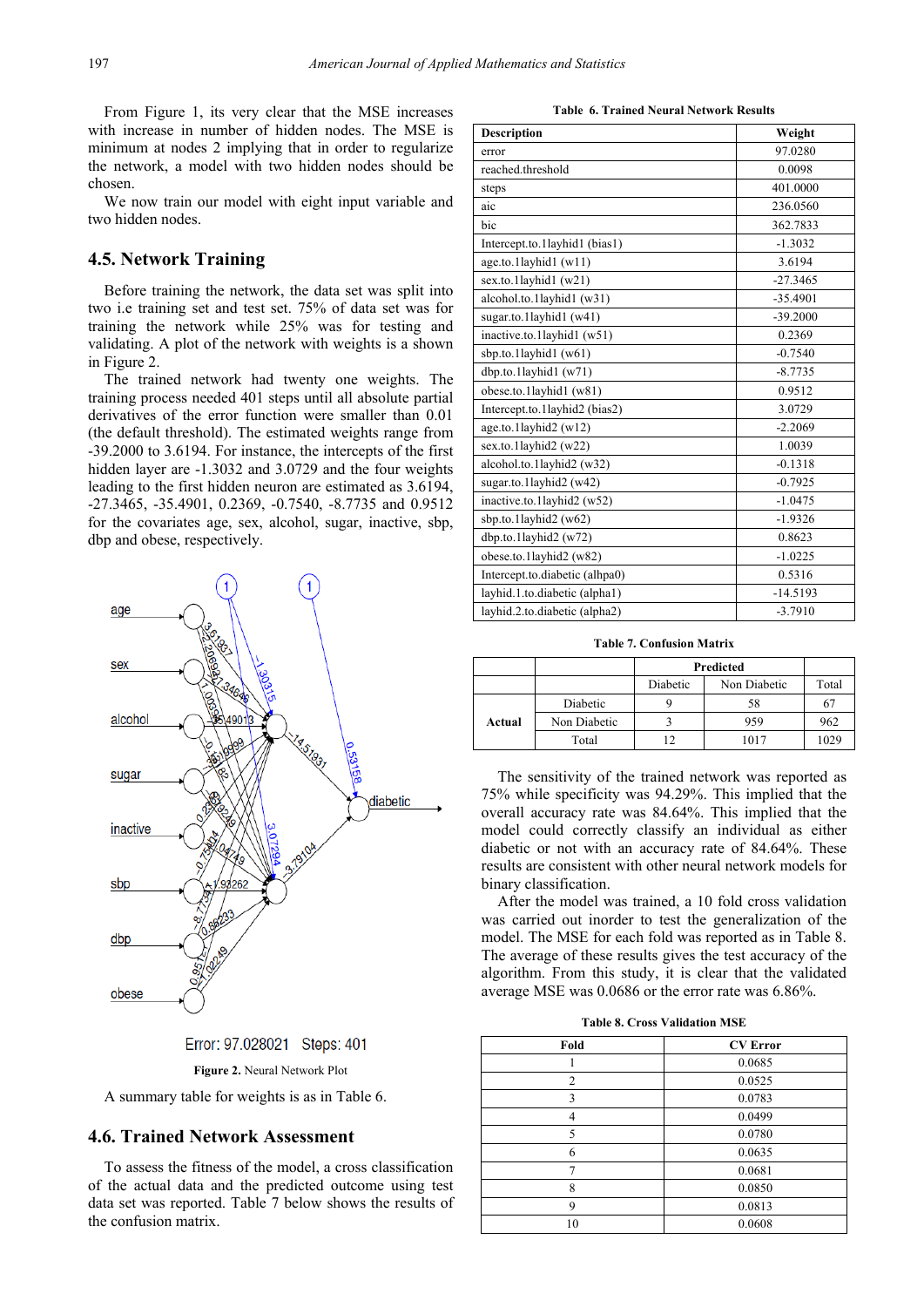# **4.7. Asymptotic Normality of ANN Parameter Estimates**

#### **4.7.1. Kolmogorov-Smirnov Test of Normality**

In order to test our hypothesis, Kolmogorov-Smirnov test of normality was used. The hypothesis stated that;

 $H_0$ : The Artificial Neural Network parameter estimates are asymptotically normal and consistent.

Table 9 gives the results of the test for the various parameters.

At 5% significance level, we do not reject the null hypothesis for all the parameters except w71. We therefore conclude that most parameter estimates did not have a significant departure from normality. Its only the estimator, w71 that have a significant departure from normality at 5% since it has a P-Value of 0.0325.

#### **4.7.2. Normal Q-Q Plot**

The Normal Q-Q plot, or Normal quantile-quantile plot, is a graphical tool used to assess if a set of data plausibly came from some Normal theoretical distribution. It allows one to see at-a-glance if the assumption of normality is plausible and if not, how the assumption is violated and what data points contribute to the violation. If both sets of quantiles came from the same distribution, the points should form a line that is roughly straight. A qq- plot to study the behavior of the ANN parameter estimates with a simulation of large sample shows that the parameter

estimates aligned themselves in a straight line. Clearly showing that the ANN parameter estimates had a normal distribution and thus no violation of normality assumption. This is demonstrated in Figure 3 and Figure 4.

|  |  | Table 9. Kolmogorov-Smirnov Test |  |
|--|--|----------------------------------|--|
|--|--|----------------------------------|--|

| <b>Estimator</b> | <b>K-S Statistics</b> | P-Value   |
|------------------|-----------------------|-----------|
| alpha0           | 0.0083                | 0.8811    |
| alpha1           | 0.0154                | 0.1865    |
| alpha2           | 0.0130                | 0.3667    |
| bias1            | 0.0130                | 0.3667    |
| bias2            | 0.0104                | 0.6518    |
| w11              | 0.0116                | 0.5116    |
| w12              | 0.0061                | 0.9923    |
| w21              | 0.0093                | 0.7801    |
| w22              | 0.0159                | 0.1595    |
| w31              | 0.0130                | 0.3667    |
| w32              | 0.0192                | 0.5012    |
| w41              | 0.0177                | 0.0872    |
| w42              | 0.0121                | 0.4569    |
| w51              | 0.0092                | 0.7912    |
| w52              | 0.0106                | 0.6280    |
| w61              | 0.0171                | 0.1074    |
| w <sub>62</sub>  | 0.0157                | 0.1699    |
| w71              | 0.0203                | $0.0325*$ |
| w72              | 0.0147                | 0.2301    |
| w81              | 0.0128                | 0.3857    |
| w82              | 0.0148                | 0.2234    |



**Figure 3.** QQ plot for Neural Network weights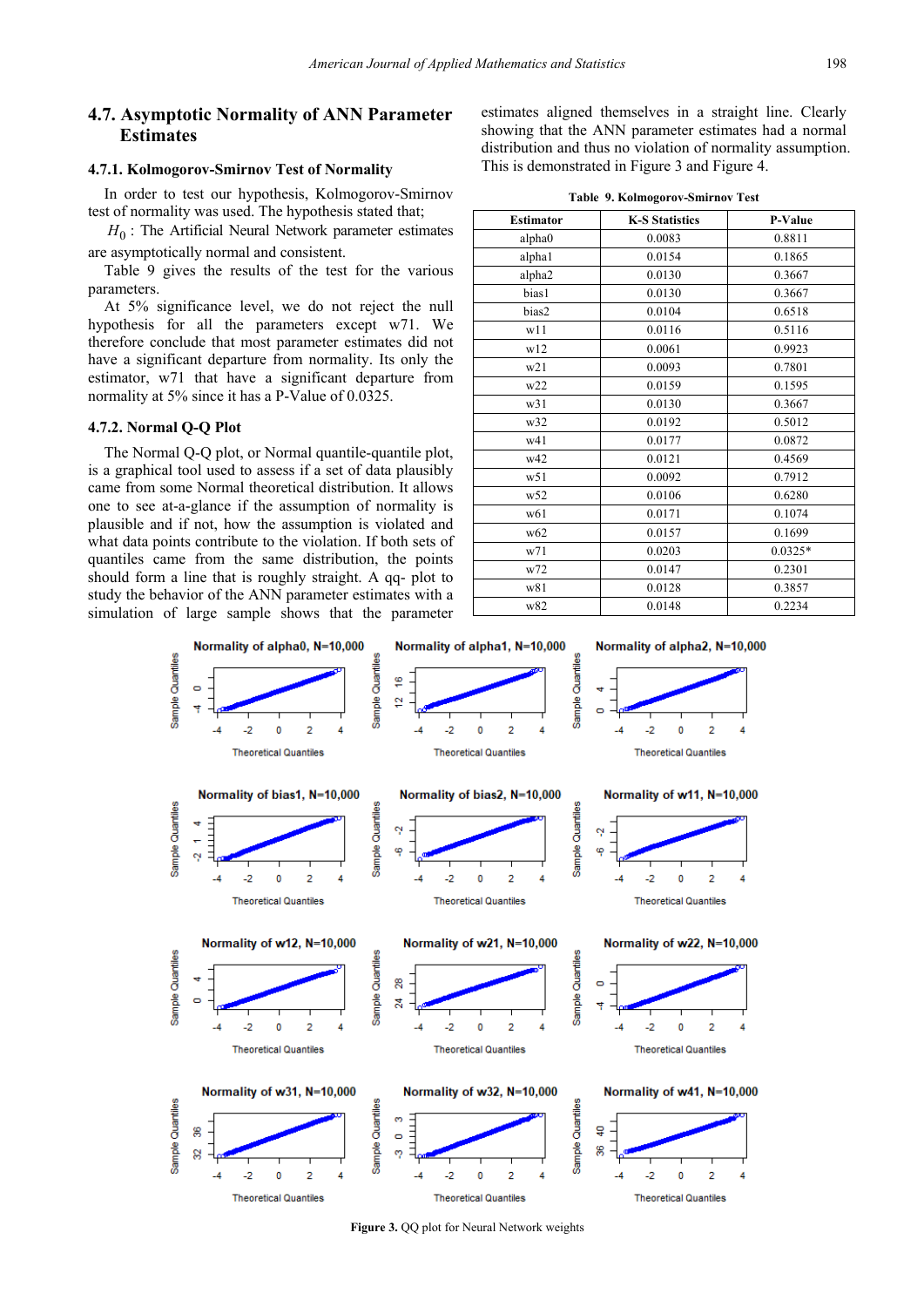

Figure 4. Cont' QQ plot for Neural Network weights

# **5. Conclusions**

Advancement in modern computing has lead to the use of artificial neural networks which mimics the human brain. Combined with the statistical analysis, artificial neural networks are used to identify complex patterns among data. This study aimed at modeling diabetes mellitus using ANN. This combined with clinical diagnoses can greatly assist the clinicians and doctors in correctly diagnosing the underlying disease. The accuracy obtained from the trained model is a good indication that, with good investment and further research in this field, the classification accuracy can be improved and hence, the model can be used in future.

In this study the Diagnosis of Diabetes Mellitus has been modeled using neural network classifier. In order to come up with a network architecture, chi square test of statistics was first carried out inorder to establish the input variables that had a significant relationship with diabetes mellitus. For variables that were continous, a stepwise model building was carried out and the networks MSE did not increase indicating that they were also significant. Inorder to determine the appropriate number of hidden nodes (size of the network), MSE and SIC were used to determine the parsimonious model. The model with more than seven nodes did not converge. Within the models that converged, the model with two hidden node had the

minimumm MSE and thus was chosen as the model that could fit the data well.

The ANN network had 9 inputs neurons, one hidden layer with two neurons and the output layer had one neurons. The hidden and output layers used the sigmoid transfer function and were trained using the back propagation algorithm. The data was split into training set, test set and validation set. A 10 fold cross validation was carried out inorder to test the classification accuracy of the model. The sensitivity of the trained network was reported as 75% while specificity was 94.29%. The overall accuracy of the model was 84.64%. As conclusions, It was seen that with a good choice of risk factors for diabetes, neural network structures could be successfully used to help diagnose diabetes disease among Kenyan adult population.

# **6. Recommendations**

This study sets a precedent in modeling diabetes mellitus using artificial neural network among adult Kenyan population. With increasing interest in artificial intelligence, I would recommend that future research be focused in embracing this new field of statistical computing. More important would be to integrate clinical/medical diagnosis with artificial intelligence. More complex machine learning algorithms like support